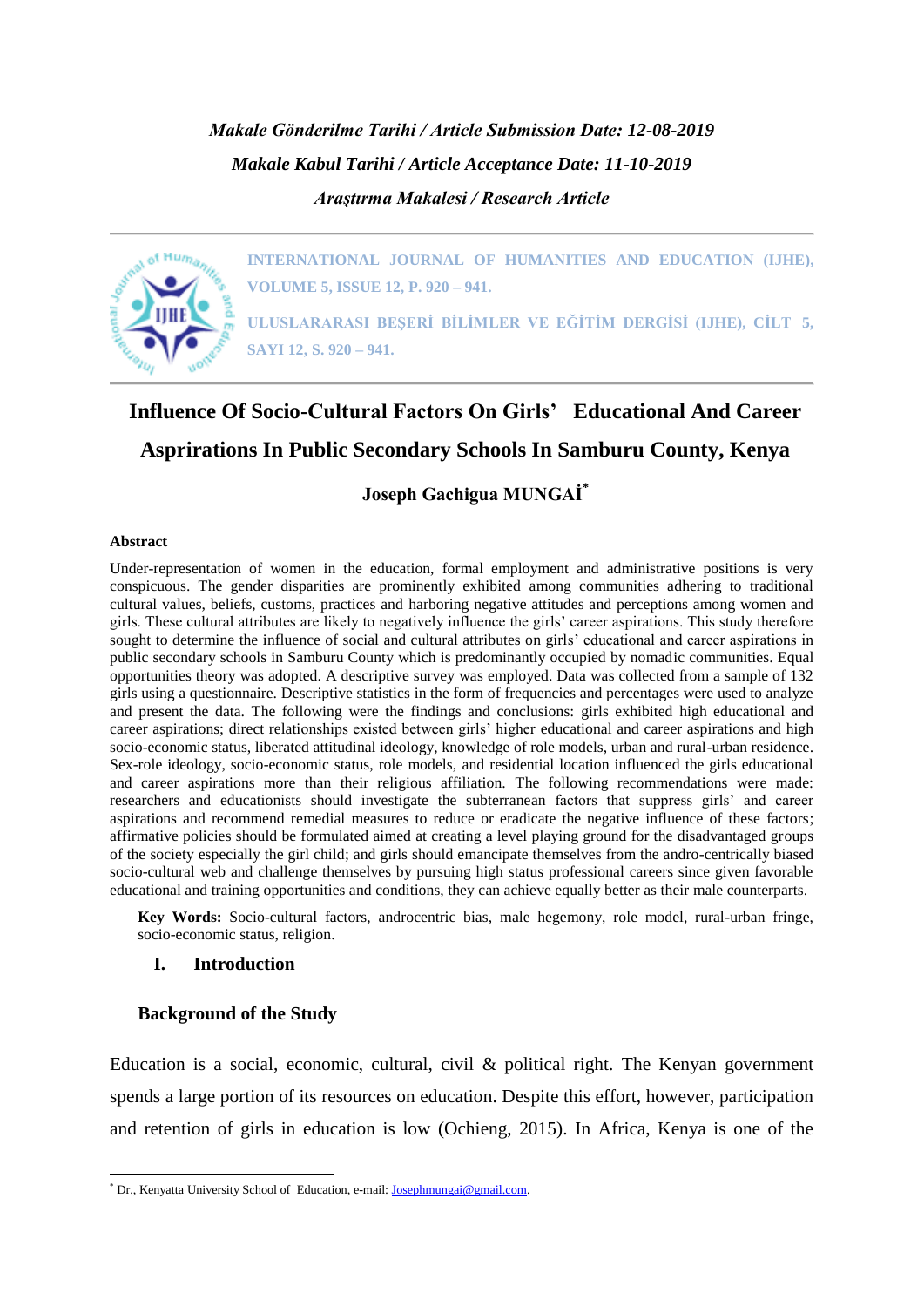countries where school enrolment for girls at primary school level is 50% of the total enrolment but this decreases to below 40% as they ascend the academic ladder to secondary school level and further below 30% in tertiary level (Ochieng, 2015). This declining enrolment and retention levels of girls as they ascend the academic ladder is worrying considering that these are the career choice and training points respectively. The Kenya government notes that education is broadly esteemed over the world as a social factor in monetary, political and social improvement of any nation (Republic of Kenya, 2012). The Constitution of Kenya (2010) and different demonstrations of parliament distinguish education as a crucial human right and perceive it as basic to people accomplishing selfsatisfaction and national improvement which is envisioned in vision 2030 (Constitution of Kenya, 2010; Kenya Vision 2030, 2007). The realization of the social, economic, cultural, civil and political rights may not be optimized in view of the gender disparities in education and employment (Ochieng, 2015; Mbugua, 2016).

Gender disparities continue to persist in certain areas and there are persistent constraints that continue to hinder girls from completing education at all levels (Tawanda & Gordon, 2004). This implies that concerted efforts should be put in place to help in promoting girls' education to enhance gender parity (Ochieng, 2015). According to Sessional Paper No. 1 of 2005, in spite of the introduction of free primary education by the government, regional and gender disparities exist in Kenya. However, the greatest challenge remains in bridging the gap between male and female (Rok, 2005; Duba, 2014) in education and employment. Moreover, in Africa there are major differences in attainment and participation in education, relative to specific countries, regions and different disciplines (Mbugua, 2016). Mugenda (2010) confirmed that women are also seriously under-represented in rural areas and females from low income groups and arid and semi-arid lands (ASALS) are even less represented when compared to their urban and middle-class peers at different levels of education. This under representation is against UNESCO'S (2009) assertion and declaration that education is universal and should embrace the idea of equality of education opportunity without regard to race, sex, economic, social or any other distinction (Peterson, 2010 in Duba, 2014). This under-representation of girls in education at all levels is also reflected in formal employment. In Kenya for instance, only about a third of Kenyans in the formal employment are women highlighting the continued underrepresentation in the job market. Women in wage employment in wholesale sector, for instance, stand at 54000 as compared to 186000 men [\(http://www.businessdailyafrica.com\)](http://www.businessdailyafrica.com/).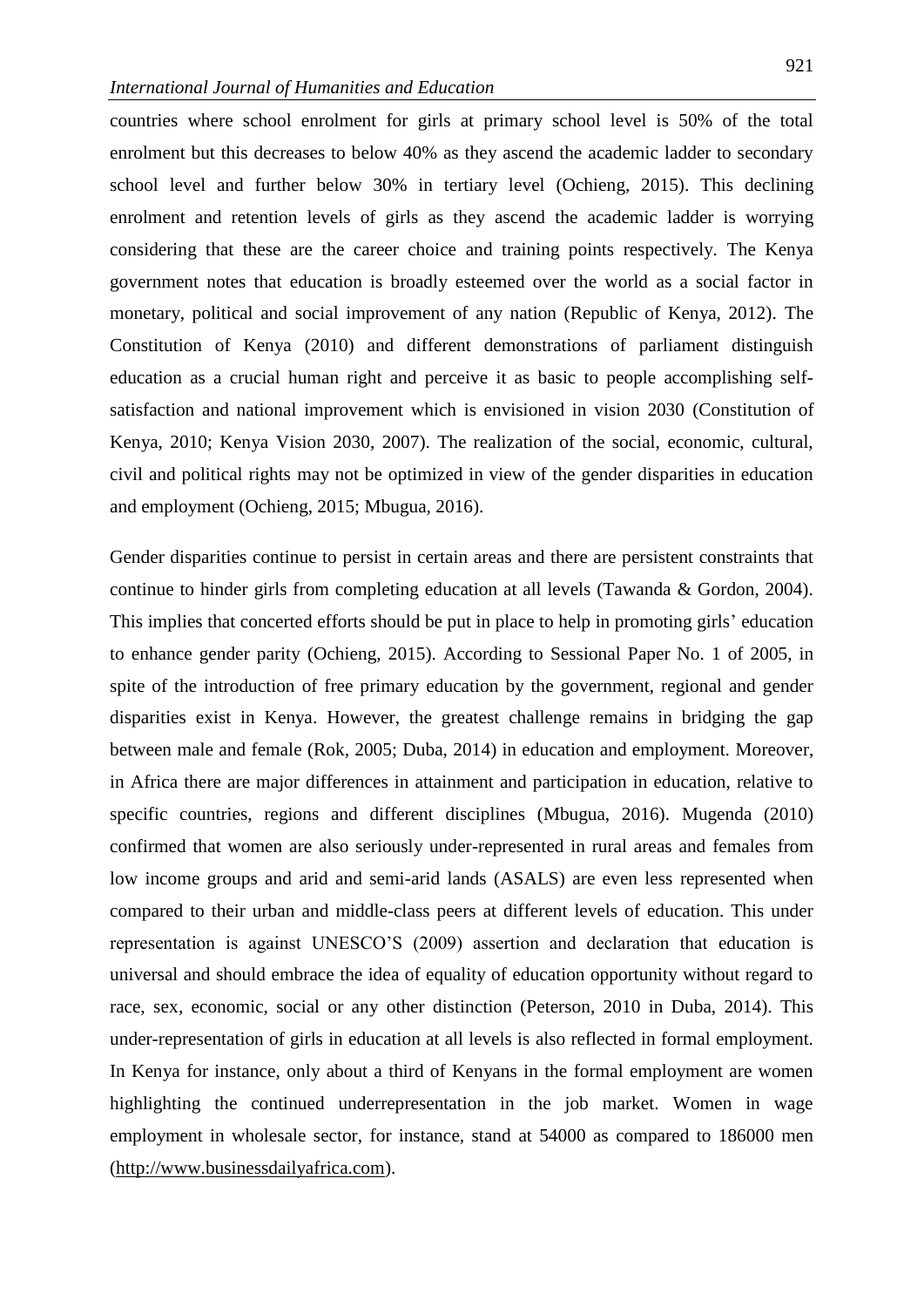Various factors have contributed to the low participation and retention of girls in school. According to Taban (2010), the bottlenecks that impede girls' academic progress are regressive

practices which demean women in social life, poor economic background, and low family income placing priority in boys in total disregard of their female counterparts. In addition, socio-cultural factors and practices have contributed negatively towards girls', education and employment in Kenya. This range from not putting value to girls' education, early marriages and initiation rites (Ochieng, 2015). In relation to this, it has been reported that socio-cultural norms and practices such as value attached to bride wealth make parents to marry off their daughters before maturity. In many communities in Kenya, girls are seen as sources of wealth in the custom of charging fines for adultery and pregnancies to unmarried girls denying them opportunities for education (Onyango, 2003). Girls are also withdrawn from schooling during initiation period and betrothal ceremonies and marriage-oriented socialization (Abagi, 2001; United Nations, 2004).

In Kenya, underrepresentation of the female in the management and leadership positions also has had adverse effects on government processes. The girl child has also trailed behind from lack of role models (RoK, 2007). A number of factors contribute to restricting women to access formal employment. These include traditional roles, occupational segregation by gender, lack of access to technology, productive assets and credit among others [\(http://editorialexpress.com\)](http://editorialexpress.com/). According to Nyanchoka (2013), women participation in formal businesses was still influenced by socio-cultural factors, legal environment, sources of finance and level of networking. Mbugua (2016) has identified the factors that limit women from acquiring leadership and administrative positions. These include inadequate support and poor networking, presumed incompetence, gender stereotypes and lack of support services to advance professionally. The nomadic communities believe that formal schooling leads to alienation from their lifestyle and threatens their basic survival. It is because of this embedded fear that girls are kept out of school. Schooling has deskilled this female population and introduced aspirations that are not congruent to pastoral life (Duba, 2014). These are deeprooted attitudes towards education and perceptions of education among the nomadic communities that are likely to influence girls' educational and career aspirations. This study therefore sought to establish the factors that influenced girls' educational and career aspirations in Samburu County of Kenya.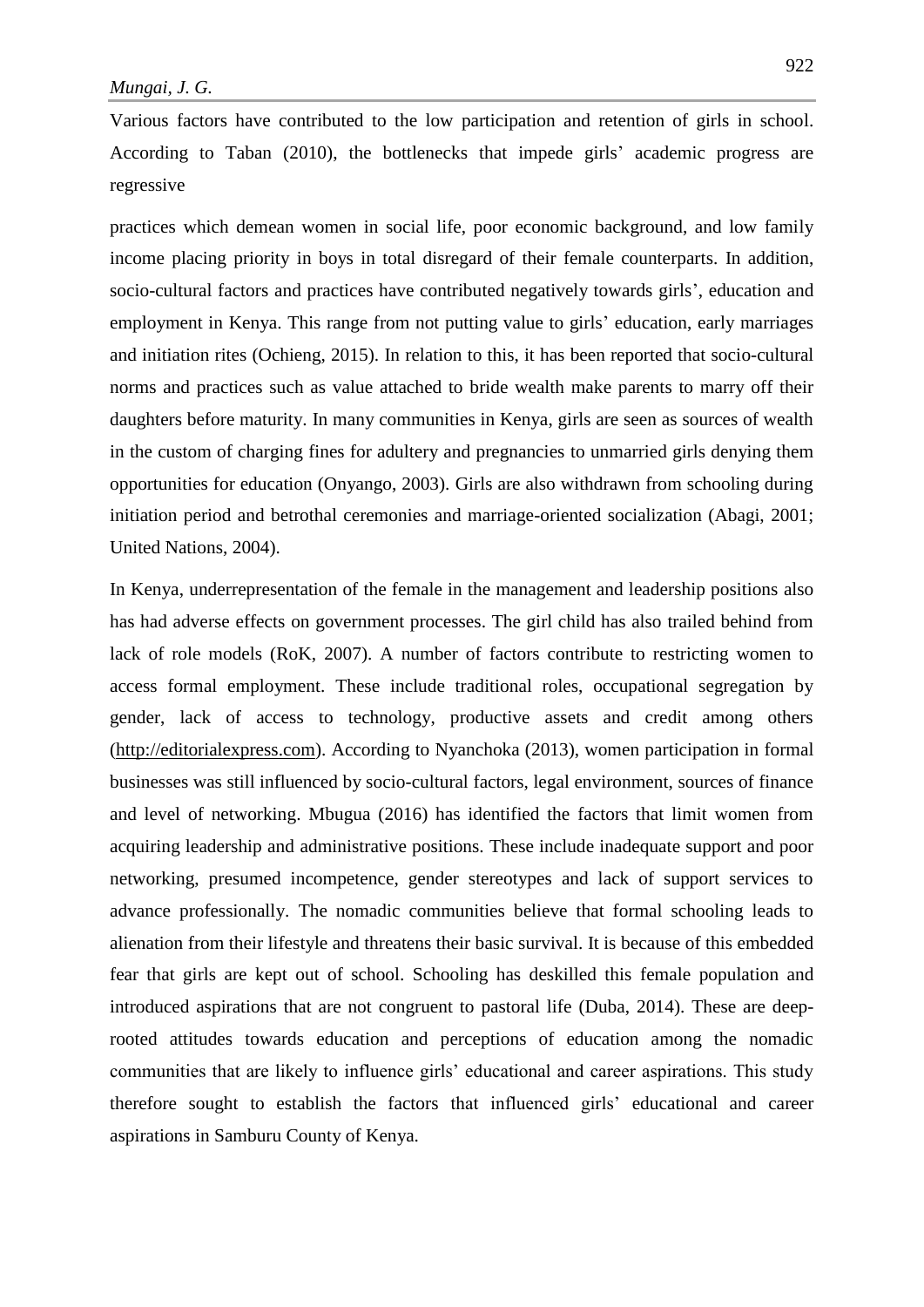# **Literature Review: State of Art**

#### **Socio-Economic Status and Girls' Educational and Career Aspirations**

The influence of socio-economic status on career aspirations has been documented (Marini, 1978; Glaze, 1979; Baker, 1985). Baker (1985) found that girls in Canada who chose traditional "female" careers tended to come from poorer and larger families than those who chose professional work. In addition, daughters of less educated mothers modeled a work role of their mothers, whereas daughters of less educated non-working mothers were raised in a very convectional mould both in terms of value and autonomy. In addition, influential siblings are thought to play a key role in career development of adolescents from lower socioeconomic backgrounds (Ali, McWhirter & Chronister, 2005). Mung'ara (2012) found that socio-economic and cultural practices to some extent had a negative influence on girls' career aspirations. Mwara (2016) also found out that parental educational level and occupation, which are significant indicators of socio-economic status, influenced career choices of students. This study sought to establish if socio-economic status influenced girls' career aspirations in Samburu County which is predominantly rural and arid and occupied by nomadic pastoralists whose livelihoods are frequently impoverished by drought.

According to Idowu & Dere (1983), persons of higher socio-economic class provide useful information about professional occupations. However, commercial occupations are chosen by students of low socio-economic status who rarely expect university education (Machyo, 1995). Khallad (2006) also found that socio-economic status of the family is among the factors that influence career aspirations. According to Brown and Barbosa (2001), career aspirations of young females who came from low income families were confined to experiences of their relatives and friends. This study sought to establish if socio-economic status influenced educational and career aspirations of girls in Samburu County?

#### **Sex-role Ideology and Girls' Educational and Career Aspirations**

Teachers have been socialized in a society where gender discrimination is prevalent and culturally accepted (Gachukia, 1994). This socialization encourages boys and girls to accept culturally "male and female" roles respectively. In this context, boys become husbands, engineers, pilots, professors and doctors while girls become wives, nurses, copy typist and receptionists (Machyo, 1995). It has been noted that even when girls pursue science, they specialize in "domestic" courses such as home science (Obura, 1994). A research by Mendez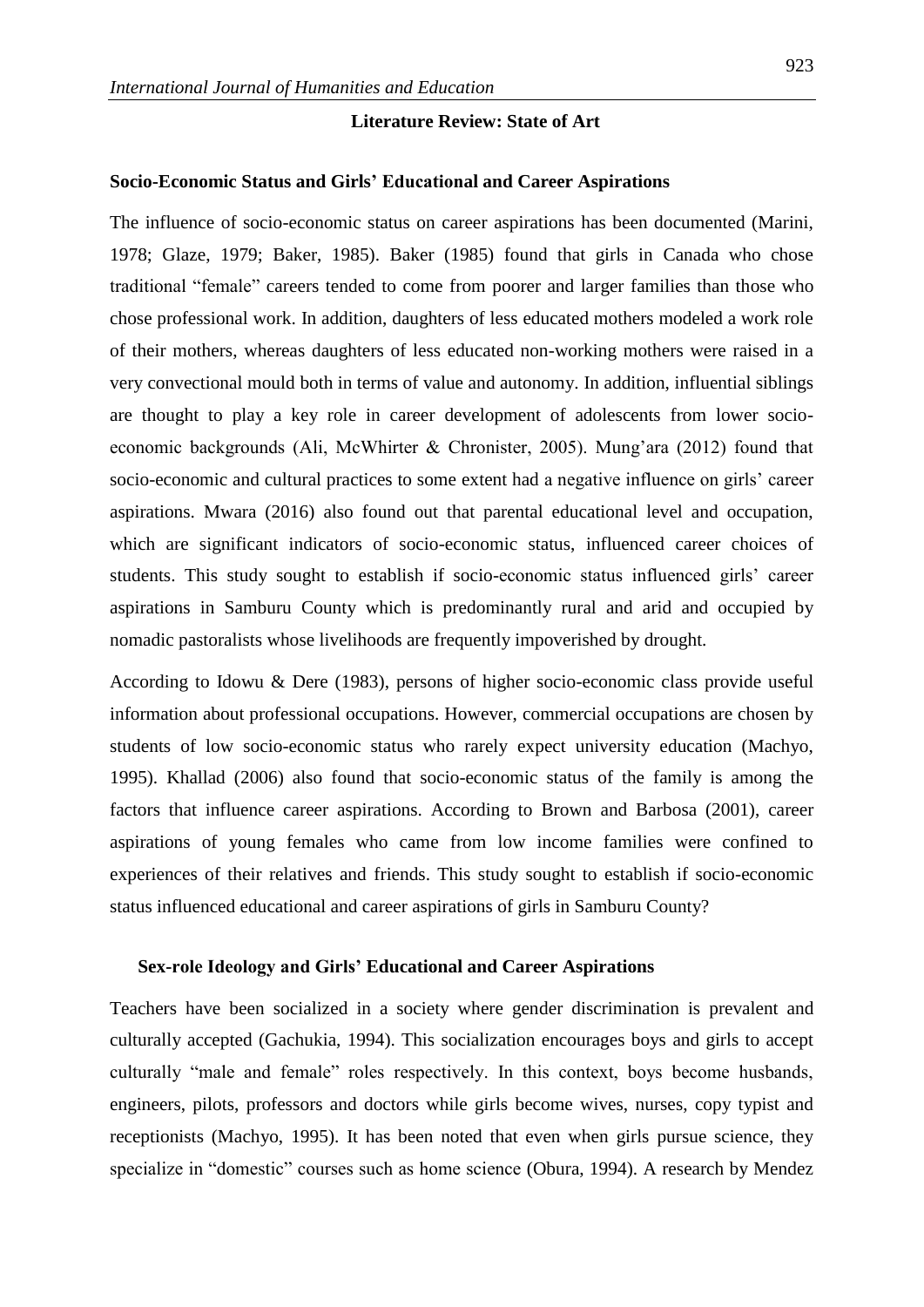& Crawford (2002) revealed that girls showed greater gender role flexibility in their career aspirations than their male counterparts. Boys on the other hand aspired to pursue careers that were significantly higher in education required and prestige level than girls. In their study, it was noted that the strength and direction of the relationship between career aspirations and gender-related personality attributes and achievement motivation varied by gender. In another study, males seem to perceive themselves more self-efficient in military, scientific technological and agrarian professions than females according to Ramaci, et al (2017). It was found imperative to find out whether sex-role stereotyping embedded in the traditional nomadic societies influenced girls' educational and career aspirations.

#### **Religion and Girls' Educational and Career Aspirations**

A relationship exists between adolescents' future career planning and religion. A Canadian study revealed equal career aspirations between the Roman Catholic and Protestant school girls (Maxwell & Maxwell, 1995). However, the latter aspired and expected to gain higher status occupations than the former who aspired for traditional "female" occupations. In another study, Muslim girls portrayed lower career aspirations than their Christian counterparts in Pakistan (Smock, 1982). Machyo (1995) on the other hand found no significant relationship between young girls' career aspirations and religion. Given the diversity of religious affiliations in Kenya, it was found imperative to examine this variable among girls in Samburu County whose inhabitants have to date preserved their culture including the traditional African religion. According to Juma (1994), there are some religious guidelines which include mixing of sexes, dress code and movement of girls and women from one place to another that cannot be easily accommodated in modern schools. In this regard, a Muslim girl is not supposed to be in company of any other male apart from her blood relatives. Mixing of boys and girls in modern mixed schools undermine Islamic teachings discouraging parents from enrolling girls in schools (Duba, Ibid). In view of these findings, parents cannot spare time to keep watch over their daughters when they are enrolled in school. Thus, they would rather keep their daughters at home for closer watch (UNICEF, 2007 in Duba, 2014). Duba (Ibid) adds that females among Muslims are not encouraged to pursue formal education beyond the Quran and are placed in seclusion and not allowed to lead public lives since the woman's place is at home. Pursuit of education and employment constitute public life rather than domestic which are discouraged in Islam.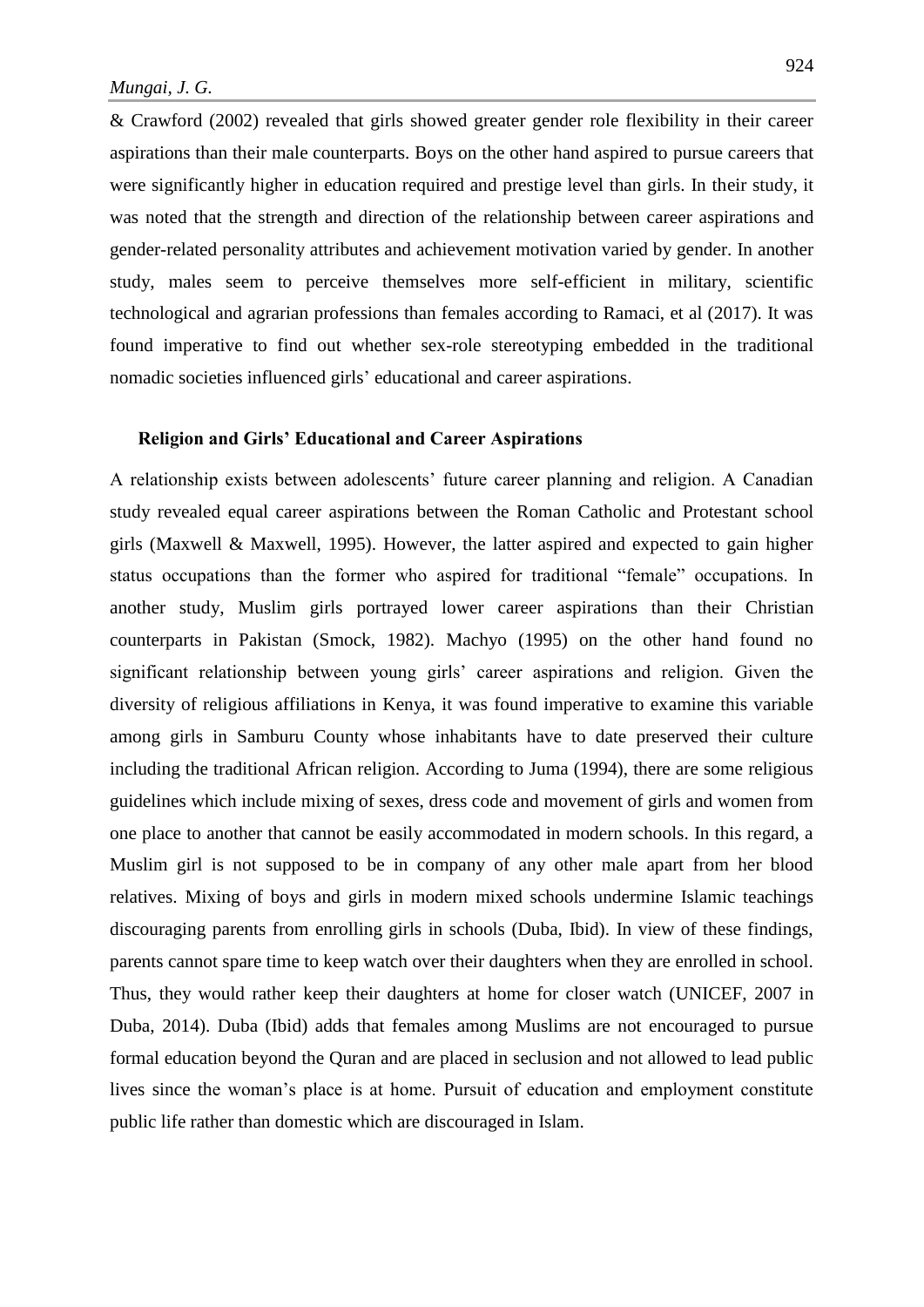#### **Role Models and Girls' Educational and Career Aspirations**

Family, friends, relatives, teachers and others significantly exert a lasting influence on lives of young children (Glaze, 1979; Young, 1985; Hoffman et al, 1992). Stevens & Boyd (1980) concluded that mothers who work outside the home are more likely to have daughters with similar careers and that mother's education has an impact on daughter's education than does the fathers. Presence of same sex-role models in a particular career is one factor that appears to be strongly related to boys' and girls' attitude about appropriateness of a career for members of their own sex (Boyd, 1982). Exposure to diverse role models for children reduces the influence of sex stereotyping (Machyo, 1995). According to Kibera (Ibid), marginalization of girls in formal education and training leads to their underrepresentation in formal employment and consequently scarcity of role models to be emulated. Santis (2006) found out that role models had a significant influence on women's career choices. Role models have been defined as people whose lives and activities influence another person in some way (Basoc & Howe, 2009). Individuals tend to seek role models who are similar to them in some easily identifiable way, such as gender or race (Karunanayake & Nauta, 2004). Role models may be especially important to women because lack of female role models in non-traditional careers (such as engineering and science) has been identified as a barrier for women who choose to enter these professions. Indeed, researchers have shown that female students perceive role models to be especially important for women who want to pursue nontraditional careers (Smith & Erb, 2006).

Dyler (2008) asserts that career choices are influenced by role models who are often familiar or educational rather than famous societal figures. Direct forms of parental influence such as extent to which students see their parents choosing technical careers or having contact with technology, are motivators to train for technical jobs. Family members can also motivate career choices indirectly by encouraging girls to pursue careers that are perceived to be masculine. Women entering male dominated fields come from families where members have four-year degrees, mothers are working, both parents are working, both parents are highly educated and success is considered critical (Dyler, Ibid). It was found imperative to find out if the girls in the nomadic communities' occupied county had adequate role models who inspired them to pursue various careers.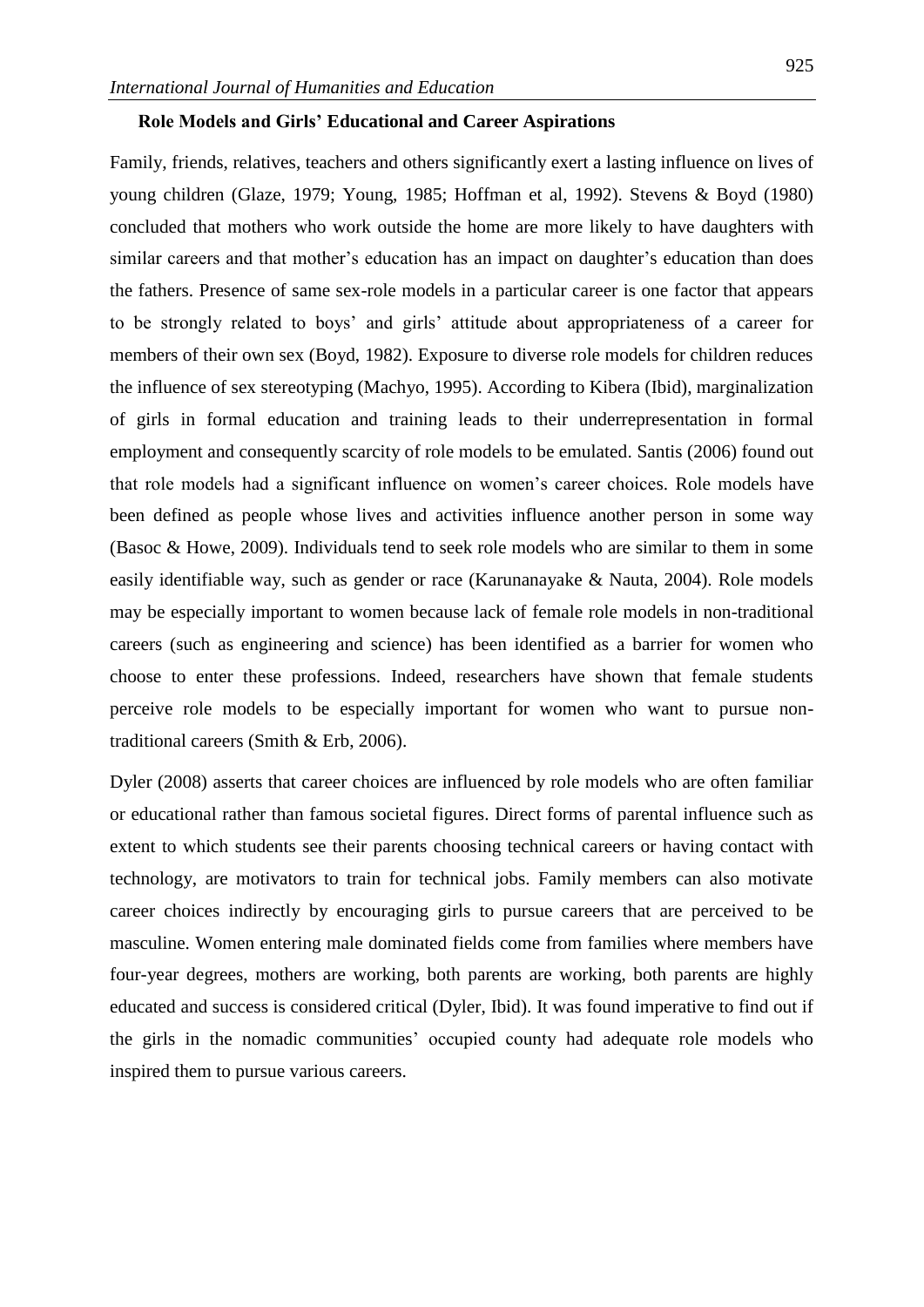# **Residential Location (Rural-Urban) and Girls' Educational and Career Aspirations**

Educational and career aspirations of girls are influenced by their family's residence and school location (Baker, 1985; Odell, 1986). Rural girls have lower educational and career expectations because they experience greater gender stereotyping in occupational models than urban girls do (Saltiel, 1982). Baker's (1985) study revealed that rural girls in Canada had lower educational and career aspirations and expected to be married at the age of 30 years than their urban counterparts. University bound students in the USA were more often from urban areas while those who planned to enter the workforce, enroll in community colleges or attend nursing or trade schools, or without any plans were more likely from rural areas (Odell, 1986).

Another study conducted in Nigeria by Akande (1987) revealed that 63% of urban students and 26.3% of rural students aspired to have a first degree, a difference attributed to the quality of teachers found in urban schools who motivated their students to aim higher in education than their rural counterparts. Moreover, Machyo's (1995) study in Kenya revealed that urban school girls had higher career aspirations that their rural counterparts. This variable of (residence) is significant if explored in relation to its influence on girls' educational and career aspirations in Samburu County schools.

#### **Statement of the Problem**

Underrepresentation of women in education and in formal employment and administrative positions is very conspicuous. These gender disparities are prominently exhibited among the nomadic communities occupying Samburu County that continue to observe the traditional cultural traditions, beliefs, values, customs, attitudes and perceptions among others (Duba, 2014). Most studies have focused on the factors that have led to this underrepresentation and on educational and career aspirations of girls in general in schools situated in middle or high economic regions of Kenya. This study however examined the socio-cultural factors that influenced school girls' educational and career aspirations in the predominantly rural and arid Samburu County of Kenya. This county is mostly inhabited by nomadic pastoralists with a rudimentary economy dependent on weather and thus subjected to frequent droughts and resultant poverty.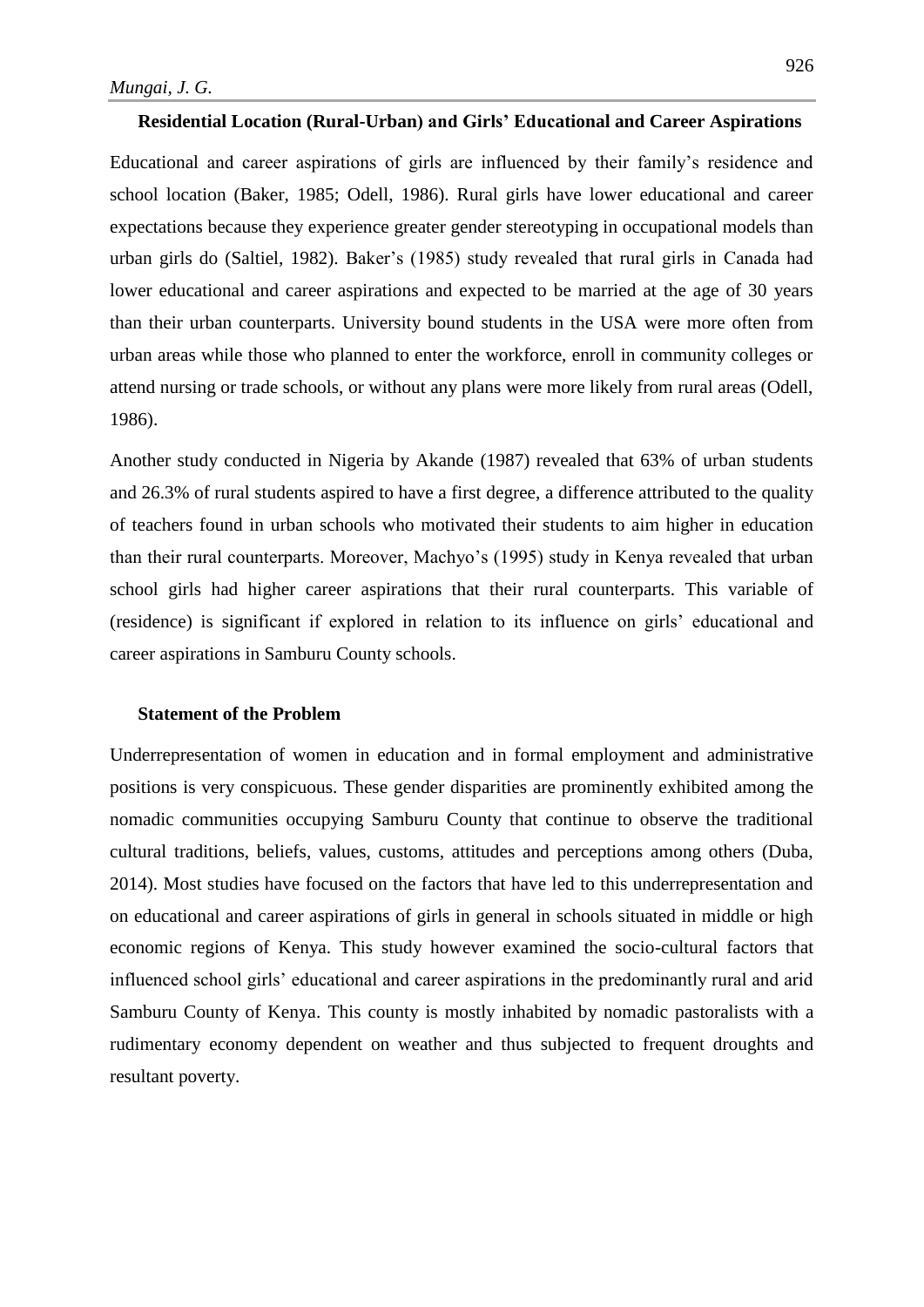#### **Purpose and Objectives of the Study**

The purpose of the study was to examine the socio-cultural factors influencing educational and career aspirations of girls. The study aimed at achieving the following objectives:

- i) Examine the influence of socio-cultural factors on educational and career aspirations of girls in Samburu County public secondary schools.
- ii) To determine the extent of influence of the socio-cultural factors on girls' educational and career aspirations.
- iii) Establish if there was any significant relationship between:
	- a. Socio-economic status
	- b. Sex-role ideology
	- c. Religion
	- d. Role models
	- e. Residential location (urban or rural)

and girls' educational and career aspirations.

# **Theoretical Framework**

This research was based on theory of equal opportunities postulated by Cunningham (1992). This theory recognizes the provision of equal opportunities to all people regardless of race, sex, disability although action with respect to race and disability is less advanced. Rather, policies guiding inclusion/ representation of women/female in education and careers do exist. This theory recognizes that unless equality of opportunity is recognized as a primary right, then the policies followed will never go far enough to ensure optimum representation of girls and women in education and employment respectively. This study recognizes that affirmative gender policies exist for instance, in the Kenya 2010 constitution, which stipulates that at least one-third of each gender should occupy public positions (Republic of Kenya, 2010). However, irrespective of these policies, gender imbalance persists mainly due to the prevailing influence of social and cultural factors on girls' educational and career aspirations.

# **II. Research Methodology**

A descriptive survey was adopted in this research. A sample of 132 girls were selected from a population of 683 girls in 5 girls and 6 mixed schools using proportionate stratified, purposive and simple random sampling techniques. This constituted 21% of the total population of girls which was more than 20% for a small population of less than 1000 recommended by Gay, Mills & Airasian (2009). Twelve (12) girls from each of the 5 girls' schools and twelve (12)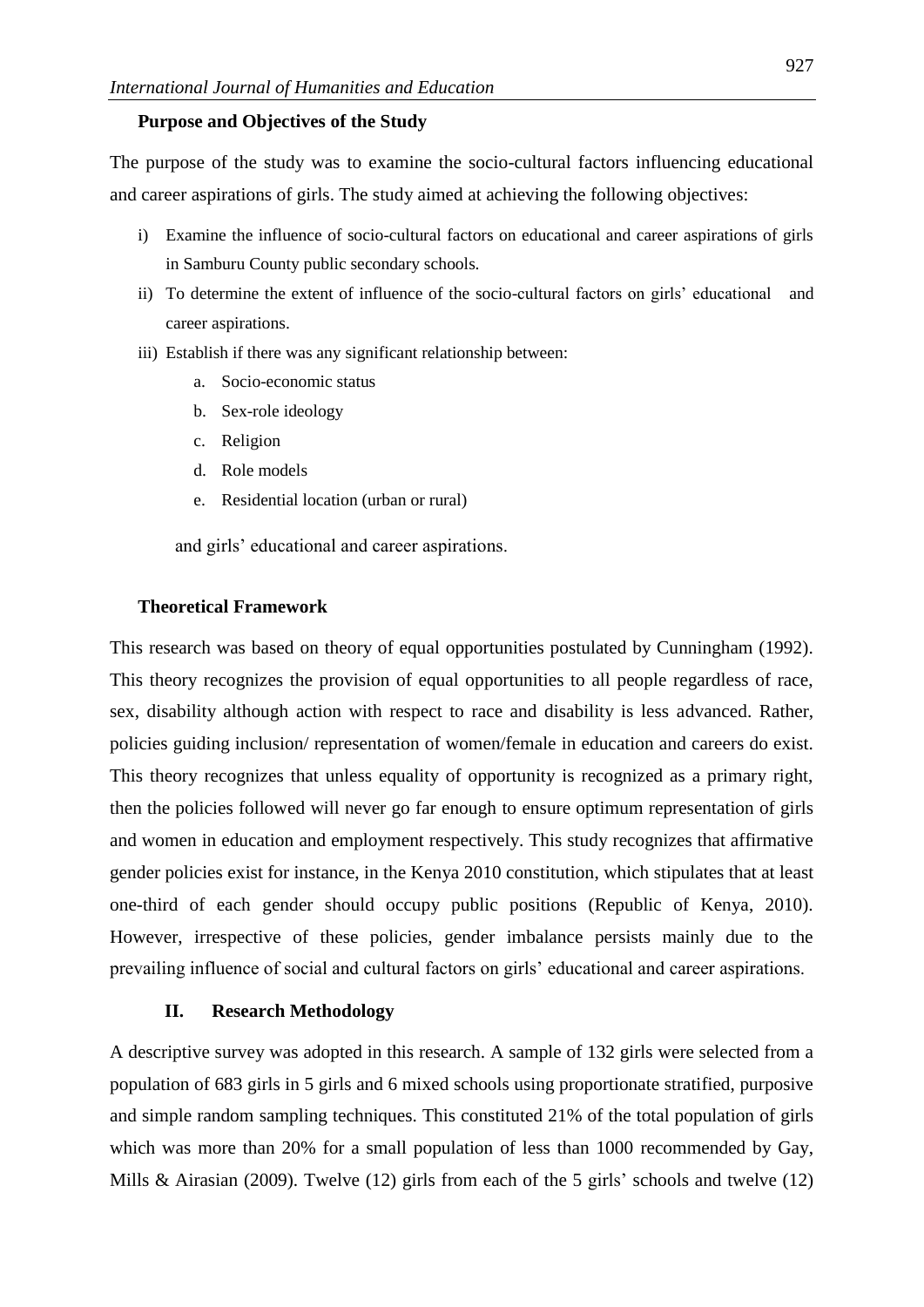girls from each of the 6 mixed schools were selected through the equal allocation method acceptable in stratified random sampling technique. The 12 girls from each school were selected using simple random sampling technique. Hence, the 5 girls schools contributed 60 (5x12) girls and the 6 mixed schools contributed 72 (6x12) girls totaling to 132 girls who constituted the study sample.

The major data collection instrument was the Girls' Educational and Career Aspirations Questionnaire (GECAQ) which was developed by the researcher and administered to collect girls' demographic data and other information regarding the socio-cultural factors that influenced their educational and career aspirations. The questionnaire was validated by a team of experienced researchers and educationists from reputable universities in Kenya. The instrument was subsequently subjected to split-half reliability method with a reliability of 0.87 which was adequate to declare the GECAQ suitable for data collection. The resultant data generated from questionnaires with the aid of Statistical Package for Social Sciences (SPSS) computer package were analyzed descriptively in the form of frequencies and percentages. The hypotheses were subjected to inferential statistics in the form of chi square tests. From the hypotheses test results, the hypotheses were either accepted or rejected.

# **III. Research Findings and Discussions**

#### **Demographic and Other Characteristics**

All the 132 (100%) girls took part in the study. Table 1 shows a summary of distribution of girls by age.

| Age in years | No. | <b>Percent</b><br>(%) |  |  |
|--------------|-----|-----------------------|--|--|
| $11 - 15$    | 59  | 44.7%                 |  |  |
| $16 - 20$    | 68  | 51.5%                 |  |  |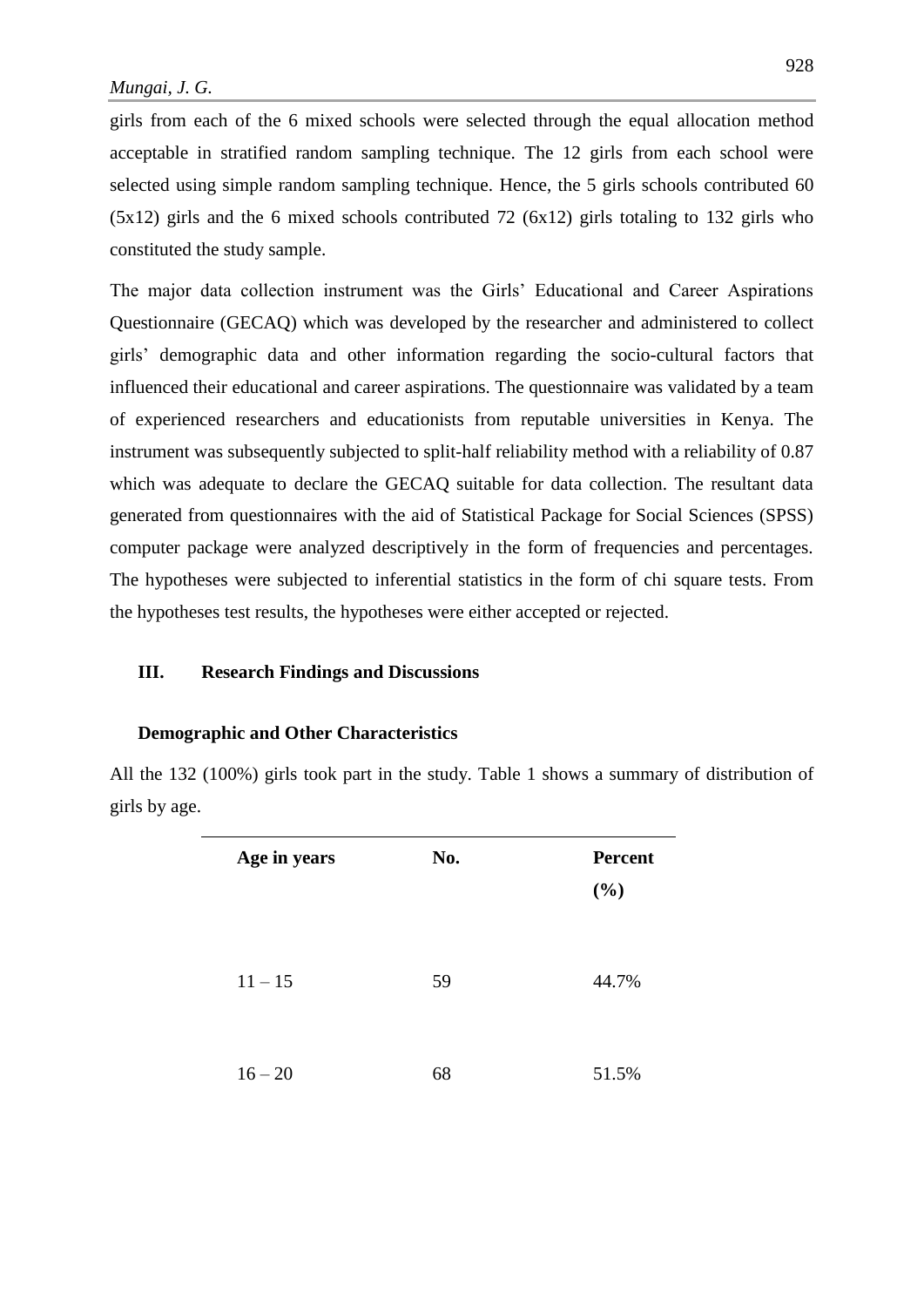| $21 - 25$ | 5   | 3.8% |
|-----------|-----|------|
|           |     |      |
| Total     | 132 | 100% |

Table 1: Distribution of Girls by Age

Table 1 shows that most (51.5%) girls fell within the  $16 - 20$  of age. Very few (3.8%) girls fell within the  $21 - 25$  age range. The few girls from this latter category may be explained from a cultural perspective. Girls in this age bracket may have been gradually forced out of school by such culturally accepted practices such as female circumcision and early marriages. Girls in this age bracket may also have completed the secondary cycle of schooling and proceeded to colleges or universities to pursue various courses. The fact that 96.2% of girls fell within the broad 11-20 age bracket can be explained from the fact that this the optimal age for secondary schooling.

#### **Socio-Economic Status (SES)**

The study also intended to find out the socio-economic status of the girls. Most (60.4%) of the girls were from middle class background (SES), 20.4% of them were from low (poor) background while the remaining 19.2% of the girls were from high socio-economic backgrounds. This shows some relationship between girls' participation in secondary schooling and socio-economic statuses of their parents. Girls from middle and high socioeconomic backgrounds may have had parents who could easily afford to pay school fees and other educational costs for their daughters. These parents may also have acquired their middle-class or high-class status/employment as a result of educational and professional qualifications they had attained and therefore knew the value of educating their daughters. These findings concur with Idowu & Dere's (1983) study that show that persons of high SES provide useful information regarding professional occupations. The findings are also in line with the finding that commercial occupations were chosen by students of low SES who rarely expected university education (Machyo, 1995). Similarly, Brown & Barbosa (2001) found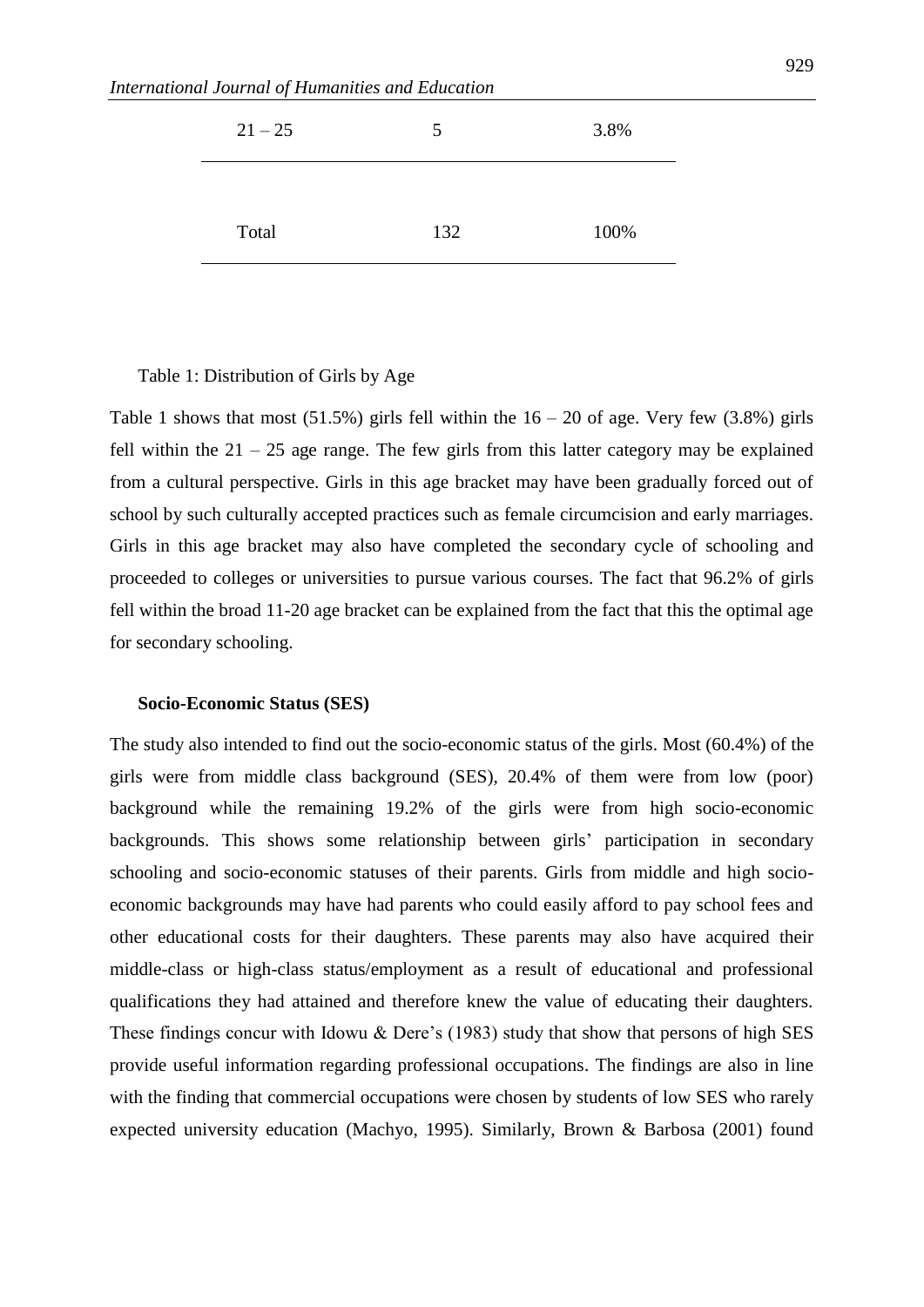that career aspirations of young females who came from low income families were confined to experiences of their relatives and friends.

# **Girls' Religious Affiliation**

A summary of the distribution of girls by their religious affiliations is shown in Table 2.

| <b>Religious Affiliation</b>                                         | N <sub>0</sub> | Percent (%) |
|----------------------------------------------------------------------|----------------|-------------|
| Christianity                                                         | 104            | 79.1%       |
| Islam                                                                | 17             | 12.8%       |
| Others<br>Hinduism,<br>e.g.<br>Buddhism, African traditional<br>etc. | 11             | 8.1%        |
| Total                                                                | 132            | 100.0%      |

Table 2: Distribution of Girls as Categorized by Their Religious Affiliation

Table 2 shows that most (79.9%) girls were Christians, 17 (12.8%) were Muslims while the remaining 11 (8.1%) girls were affiliated to other religions probably Hinduism, Buddhism, African traditional religion or did not have any religious affiliation. The dominance of Christianity can be explained from the "colonization" perspective where competing Christian missions at dawn of the 19<sup>th</sup> century converted many Kenyan Africans into Christianity. Most Christians harbour more liberal attitudes towards education and may explain why most girls were Christians. These findings concur with Smock's (1982) findings that Muslim girls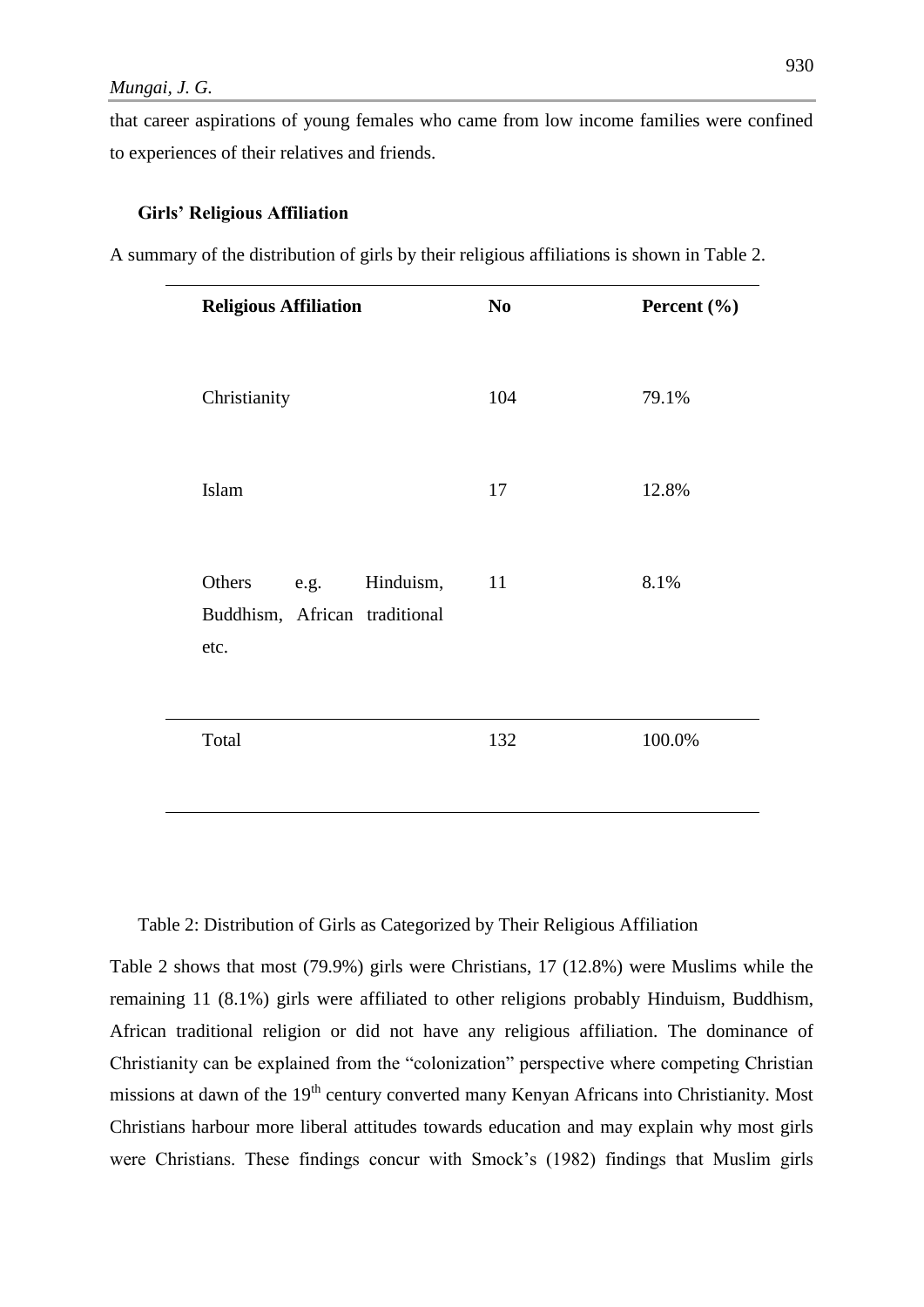portrayed lower educational and career aspirations than their Christian counterparts. Supporting these findings, Duba (2014) notes that Muslim girls are not encouraged to pursue formal schooling beyond the Quran.

# **Girls and Sex-Role Stereotyping**

The study also sought to determine the influence of sex-role stereotyping (ideology) on girls' educational and career aspirations. The findings show that 23 (17.4%) aspired for high professional careers such as law and medicine reflecting liberated attitudinal ideology. Thirtyseven (28%) girls preferred traditional female careers such as nursing, catering and housekeeping. Seventy-two (54.5%) girls who formed the majority fell within the moderate attitudinal category and aspired for middle status careers. The fact that 28% of the girls preferred traditional careers compares favorably with Obura's (1994) finding that even when girls pursue sciences, they specialize in domestic sciences such as home science. These findings are further supported by Mendez and Crawford (2002) findings that girls show greater gender role flexibility in their career aspirations than their male counterparts exemplified by the diverse career categories they aspired to pursue. The smaller proportion of girls in liberal attitudinal category is confirmed by Ramaci's et al (2017) study that males seem to perceive themselves more self-efficient in military, scientific, technological and agrarian professions than their female counterparts. This is a reflection of sex-role ideology.

#### **Girls' Role Models**

| Role model/s                   | $\mathbf n$ | Percent $(\% )$ |
|--------------------------------|-------------|-----------------|
| Mother                         | 17          | 12.9            |
| Relative                       | 37          | 28.0            |
| Friends                        | 26          | 19.7            |
| Did not have any role<br>model | 52          | 39.4            |

A summary of distribution of girls by their role models in education and careers is depicted in Table 3.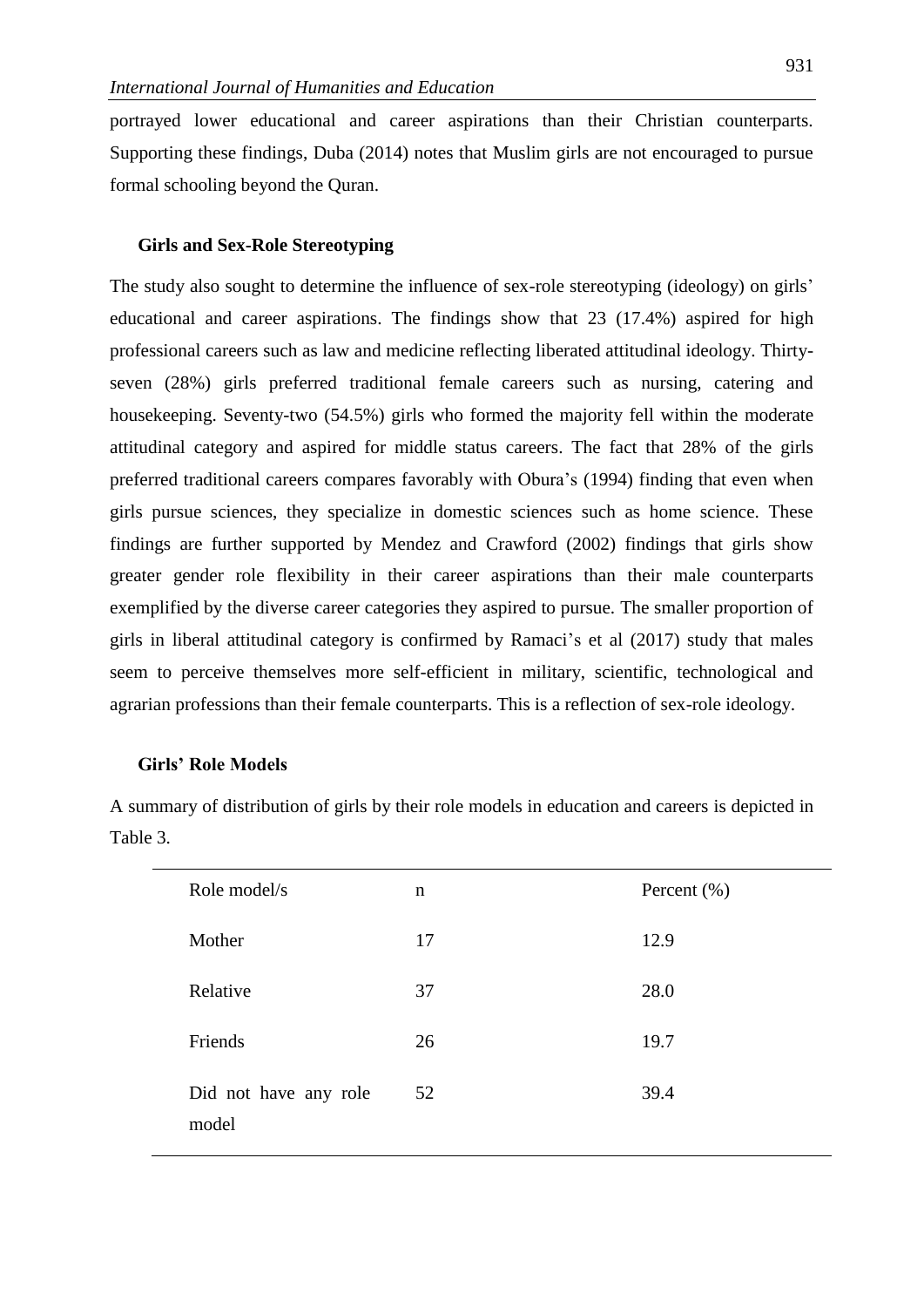| Mungai, J. G. |     |       | --- |
|---------------|-----|-------|-----|
| Total         | 130 | 100.0 |     |

 $032$ 

Table 3: Distribution of Girls as Categorized by their Role Models

It is evident from Table 3 that 52(39.4%) girls did not report having any role model in the careers they aspired for. Seventeen (12.9%) girls said they wanted to join careers similar to their mothers while 26 (19.7%) girls and 37(28%) girls aspired to join careers similar to their friends and relatives respectively. These findings concur with the revelation that family, friends and relatives and significant others exert a lasting influence on the lives of young children (Glaze, 1979; Young, 1985; Hoffman, 1992). These findings also concur with Stevens' & Boyd's (1980) conclusion that mothers who work outside the home are more likely to have daughters with similar careers and that mother's education has an impact on daughter's education than does the fathers'. Moreover, Karunanayake & Nauta (2004) argue that individuals tend to seek role models who are similar to them in some easily identifiable ways, such as gender or race. Moreover, Smith & Erb (2006) in supporting these findings note that female students perceive role models to be especially important for women who want to pursue non-traditional careers.

#### **Girls' Residential Location (Rural or Urban)**

A summary of the distribution of girls by the geographical locations of their homes (residence) is shown in Table 4.

| <b>Residential</b><br>(Home) | $\mathbf n$ | Percent $(\% )$ |
|------------------------------|-------------|-----------------|
| <b>Location</b>              |             |                 |
|                              |             |                 |
| Rural                        | 40          | 30.2            |
|                              |             |                 |
| Rural-urban Fringe           | 38          | 28.9            |
| Urban                        | 54          | 40.9            |
|                              |             |                 |
| Total                        | 132         | 100.0           |
|                              |             |                 |

Table 4: Distribution of Girls as Categorized by Residential Location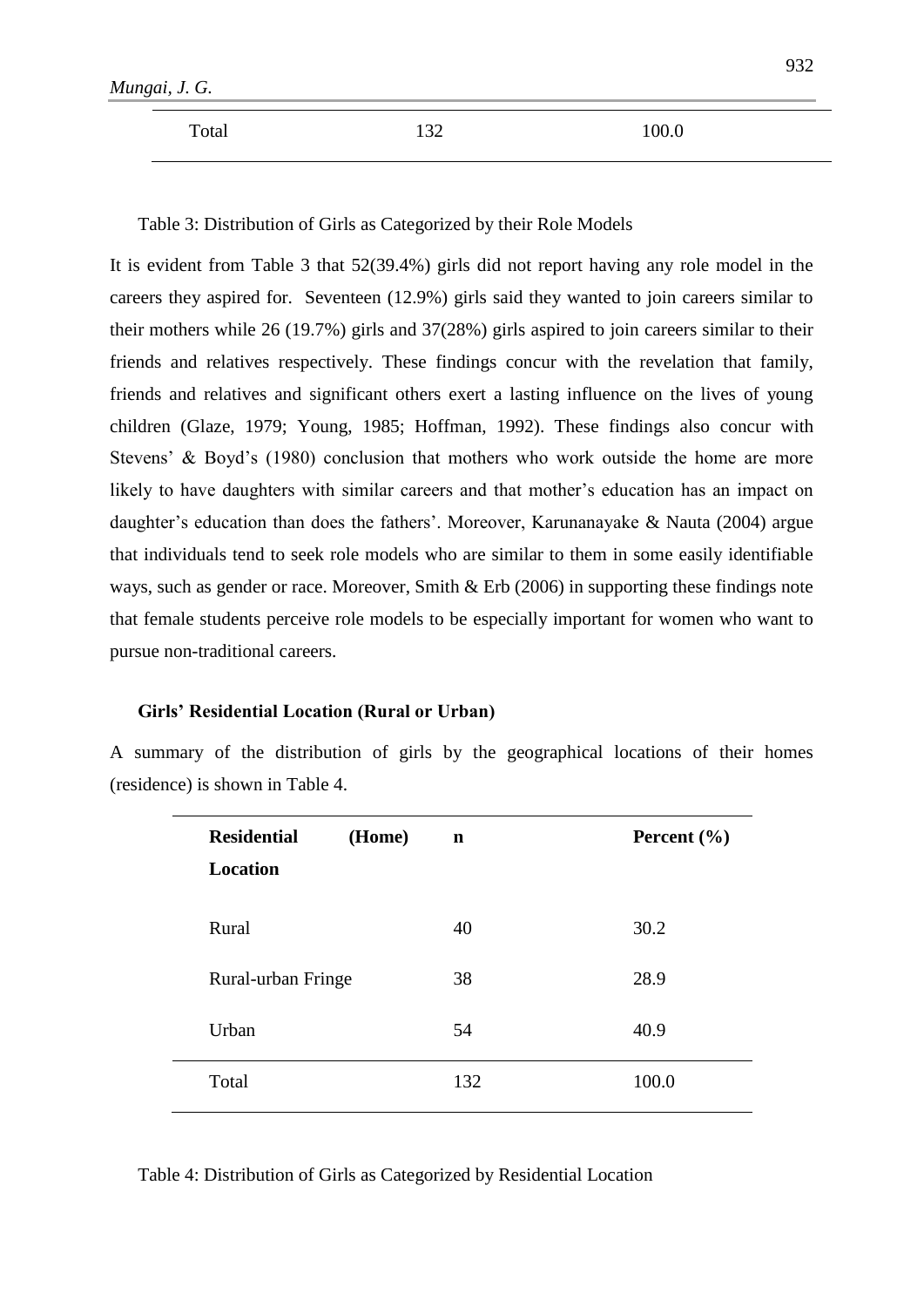Table 4 shows that most girls were from urban (40.9%) and rural-urban fringes (28.9%). Forty (30.2%) girls however came from rural environments. This could have been an indication that most urban or rural-urban parents either living or working in these residential areas harbored liberal attitudes or fairly liberal attitudes towards educating their daughters than their rural counterparts. Rural inhabitants could not have been fully liberalized and educated to denounce their cultural beliefs and practices denying their daughters optimal participation in secondary schooling. These findings concur with Saltiel's (1982) and Baker's (1985) studies that girls from urban residences exhibited higher educational and career aspirations than their rural counterparts.

# **Extent of Influence of the Determinants of Girls' Educational and Career Aspirations**

This study also sought to determine the extent of each factororce in influencing girls' educational and career aspirations. The following scale was used:

| Very Influential          |           |
|---------------------------|-----------|
| Influential               | $(I)$ $4$ |
| <b>Fairly Influential</b> |           |
| Least Influential         | $(LI)$ 2  |
| Not Influential           |           |

Table 5 shows a summary of distribution of girls by the extent to which each factor influenced their educational and career aspirations.

| <b>Factors Influencing</b><br>Girls' Educational and |             | VI            |             | Т.            |             | FI            |             | LI            |             | NI            |
|------------------------------------------------------|-------------|---------------|-------------|---------------|-------------|---------------|-------------|---------------|-------------|---------------|
| <b>Career Aspirations</b>                            | $\mathbf n$ | $\frac{6}{6}$ | $\mathbf n$ | $\frac{6}{6}$ | $\mathbf n$ | $\frac{6}{6}$ | $\mathbf n$ | $\frac{6}{9}$ | $\mathbf n$ | $\frac{6}{9}$ |
| Sex-Role Ideology                                    | 57          | 43.2%         | 29          | 30%           |             | 33 25%        | 6           | 4.5%          | 7           | 5.3%          |
| Socio-economic status                                | 60          | 45.5%         | 31          | 23.4%         | 29          | 30%           | 12          | 9.1%          | $\Omega$    | 0%            |

# **Extent of Influence**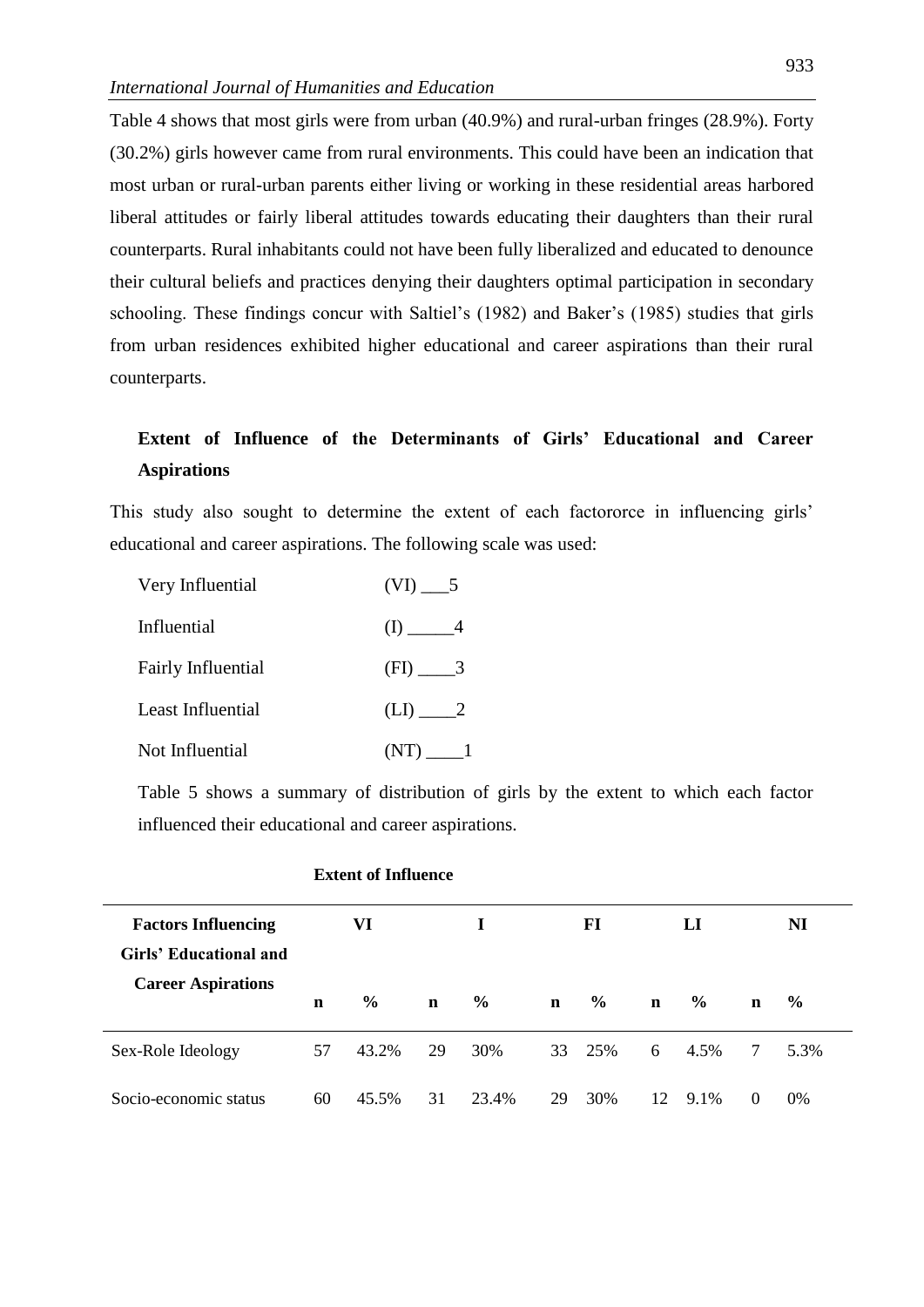| Mungai, J. G.           |    |       |    |       |                 |       |    |       |    |       |
|-------------------------|----|-------|----|-------|-----------------|-------|----|-------|----|-------|
| Religion                | 1  | 0.8%  | 4  | 3.0%  | $7\overline{ }$ | 5.3%  | 49 | 37.1% | 71 | 53.8% |
| Role models             | 42 | 31.8% | 47 | 35.6% | 19              | 14.4% | 18 | 13.6% | 6  | 4.5%  |
| Residence (Rural/urban) | 51 | 38.6% | 27 | 20.5% | 29              | 22.0% | 17 | 12.9% | 8  | 6.1%  |

Table 5: Distribution of Girls as Categorized by Extent of Each Factors' Influence on their Educational and Career aspirations.

Table 5 shows that 125(94.7%) girls, 132 (100%) girls, 126 (95.5%) girls and 124(93.9%) girls reported that sex-role ideology, socio-economic status, role models and residential location (rural or urban) respectively greatly influenced their educational and career aspirations to various extents. However, 61(46.2%) girls felt that religious affiliation influenced their educational and career aspirations to a lesser extent than the other sociocultural factors. These findings indicate that most of the social and cultural factors influenced the girls' educational and career aspirations tremendously. It is therefore imperative for gender-sensitive individuals, organizations and governments to promote the factors that positively influence the girls' educational and career aspirations. On the other hand, factors that suppress girls' educational and career aspirations should be subdued.

#### **Girls' Educational and Career Aspirations**

This study also sought to establish the educational and career aspiration of the secondary school girls. Table 6 shows a summary of the distribution of the girls by their educational aspirations. Table 6 shows proportions of girls aspiring to complete various levels education successfully.

| level Girls<br><b>Education</b>      | <b>Planned</b><br>to | n   | Percent $(\% )$ |
|--------------------------------------|----------------------|-----|-----------------|
| Complete                             |                      |     |                 |
| Secondary                            |                      | 132 | 100.0%          |
| Post-secondary middle level colleges |                      | 81  | 61.4%           |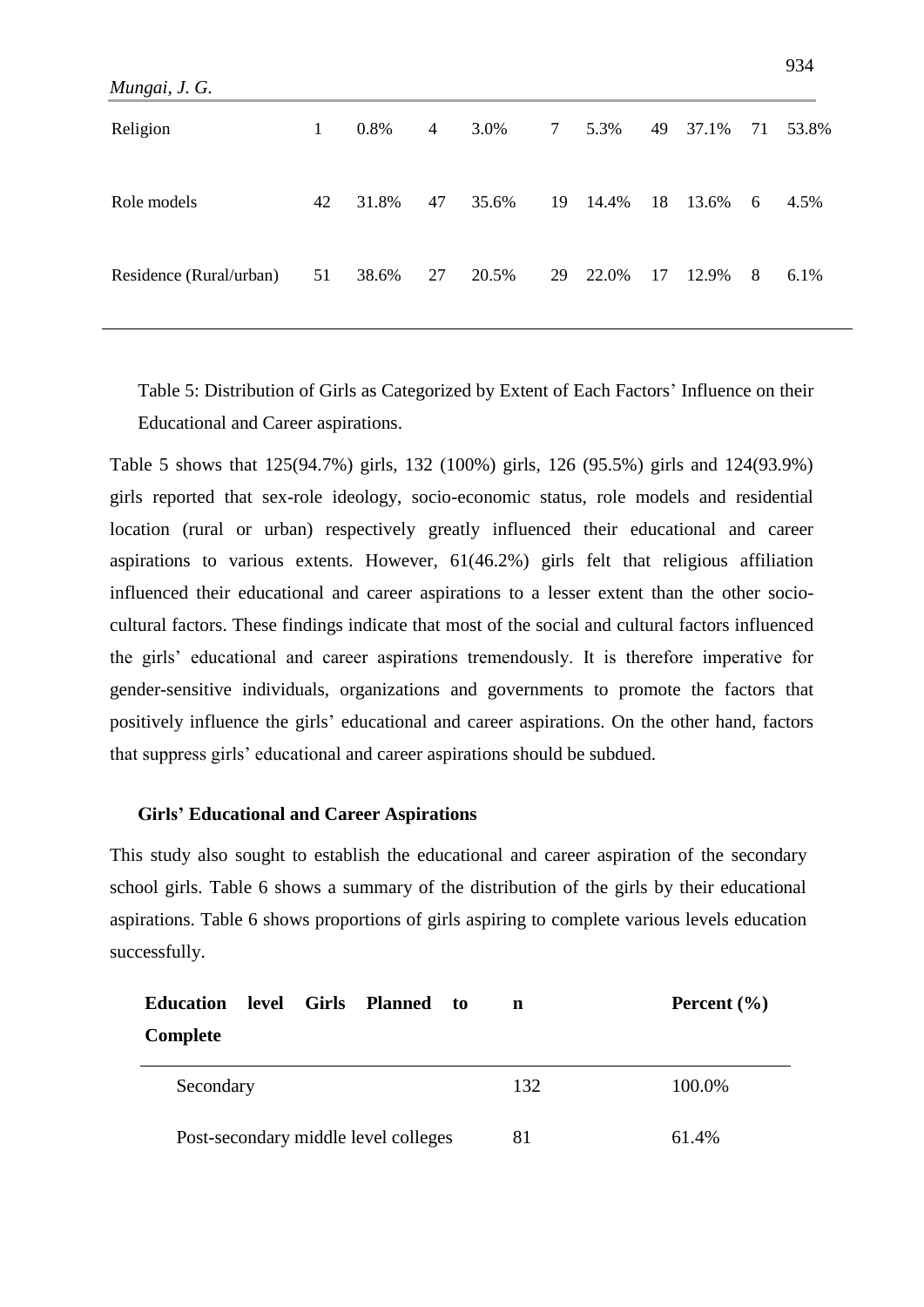| University | 63 | 47.7% |
|------------|----|-------|
|            |    |       |

Table 6: Distribution of girls as categorized by levels of education they aspired to complete

It is clearly evident from Table 6 that 81 (61.4%) girls aspired to advance beyond secondary school education but this proportion constricted to 63 (47.7%) girls with increase in the altitude of the education ladder upwards to university level. It is quite encouraging that at least 61.4% of the girls planned to proceed beyond secondary schooling. Those who did not intend to go beyond secondary school education could have perceived socio-cultural forces beyond their control that could inhibit them from pursuing further education such as lack of college fees or retrogressive culture discouraging training of girls in various careers. In relation to their career aspirations, 78 (59.1%) aspired for middle-class undifferentiated careers and constituted the largest portion. Forty-seven (35.6%) of the girls aspired for high status professional occupations while only 7(5.3%) girls aspired to occupy the low-status (traditional) careers. The girls could therefore be said to be of an average to high career aspirations. However, the girls may or may not actually join these careers due to the prevailing stereotypes, negative attitudes and discrimination based on gender and unemployment.

#### **Hypotheses Test Results**

To determine whether significant relationships existed between variables under examination and girls' educational and career aspirations, several null hypotheses were tested:

HO1: There is no significant relationship between socio-economic status and girls; educational and career aspirations.

Test Result:  $X^2$  (3, N=132) = 15.59, P < 0.05

This hypothesis was rejected since girls with parents of high socio-economic status exhibited higher educational and career aspirations than girls with parents of low socio-economic status.

HO<sub>2</sub>: There is no significant relationship between sex-role ideology and girls' educational and career aspirations.

Test Result:  $X^2$  (3, N=132) = 14.03, P < 0.05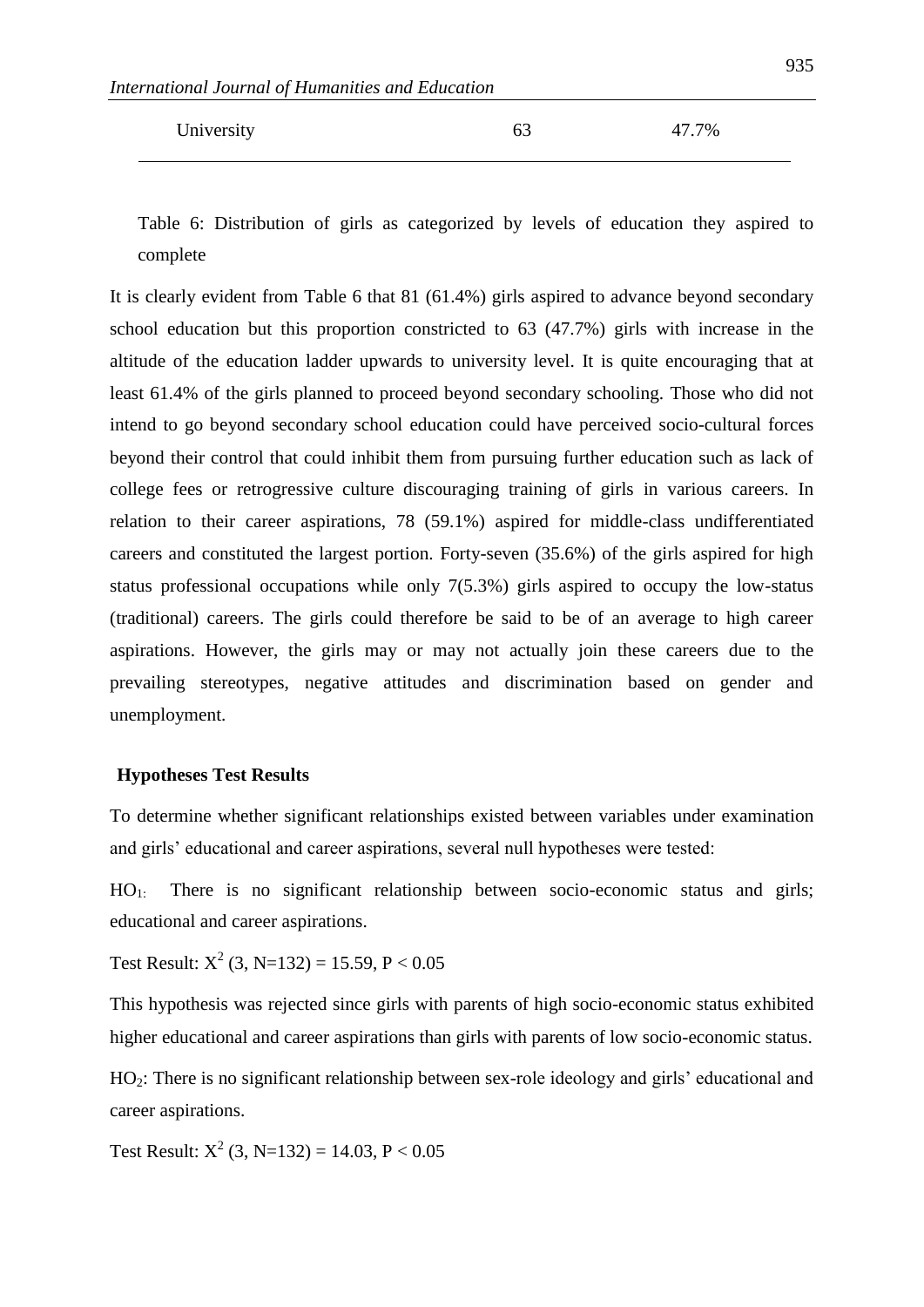This hypothesis was rejected since girls with liberated attitudinal ideology exhibited high educational and career aspirations than those who exhibited a traditional role perception.

HO3: There is no significant relationship between girls' religious affiliation and their educational and career aspirations.

Test Result:  $X^2$  (3, N=132) = 4.3, P > 0.05

This hypothesis was accepted since the girls' educational and career aspirations were not affected by their religious affiliation.

HO4: There is no significant relationship between role models and girls' educational and career aspirations.

Test Result:  $X^2$  (12, N=132) = 23.68, P < 0.05

This hypothesis was rejected since girls who knew women in higher status jobs exhibited higher educational and career aspirations than those who did not know women in higher status jobs/ careers.

HO5: There is no significant relationship between residential location (rural or urban) and girls' educational and career aspirations.

Test Result:  $X^2$  (3, N=132) = 23.37, P < 0.05

This hypothesis was rejected due to the fact that higher educational and career aspirations were recorded among urban and rural-urban girls while rural girls exhibited low education and career aspirations.

# **Conclusions and Recommendations**

#### **Conclusions of the Study**

- i) The girls exhibited high educational and career aspirations.
- ii) Sex-role ideology, socio-economic status, role models, and residential location influenced girls' educational and career aspirations more than religious affiliation.
- iii) A direct relationship existed between girls' educational and career aspirations and high socio-economic status, liberated attitudinal ideology, knowledge of role models, and residence in urban and rural-urban fringes.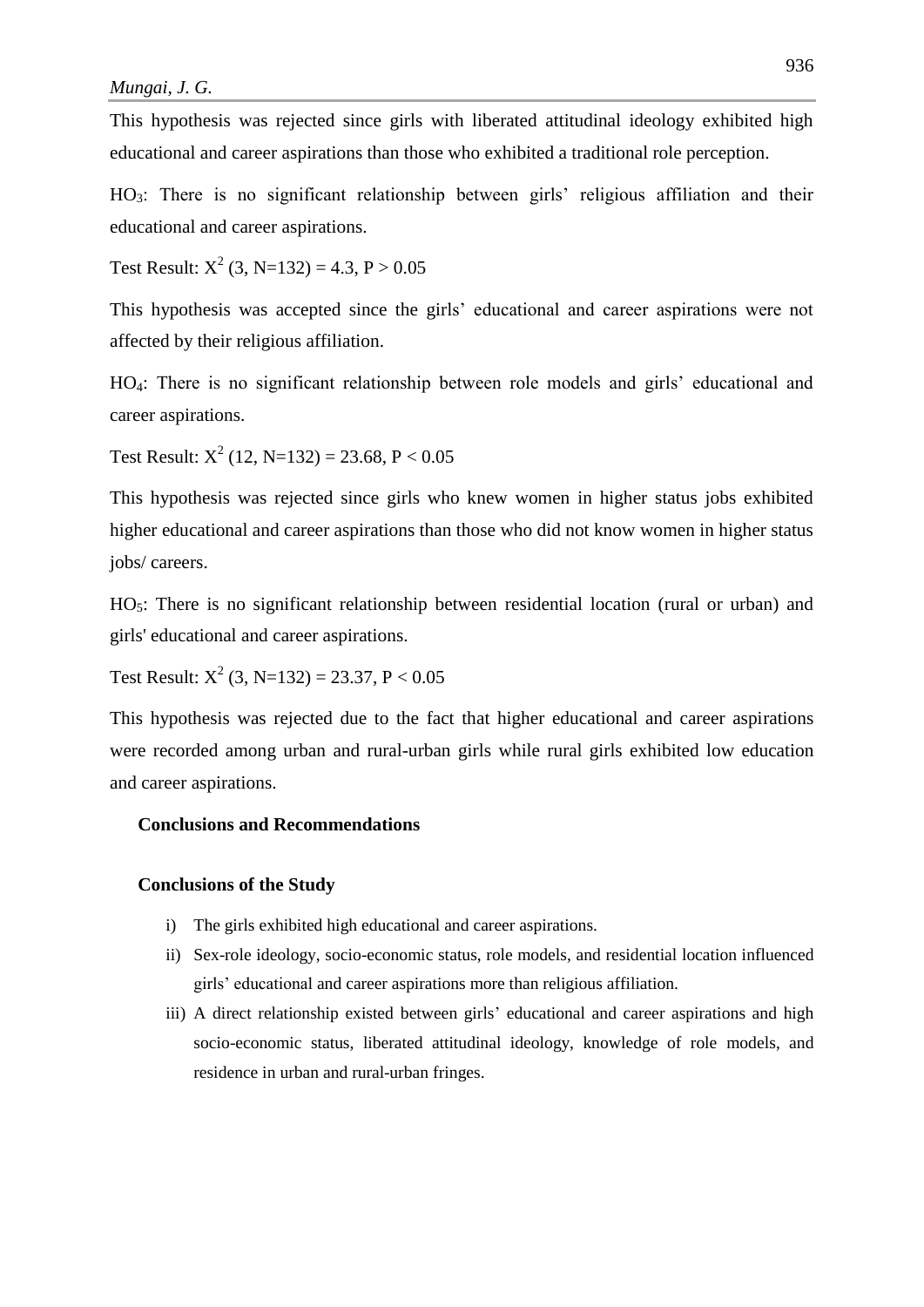#### **5.4 Recommendations of the Study**

- i) Educationists and researchers should explore the factors that suppress girls' educational and career aspirations and recommend remedial strategies to reduce or eradicate the negative influence of these factors.
- ii) Policy makers should come up with affirmative policies aimed at creating a level playing ground for the disadvantaged groups of the society including school girls.
- iii) Girls should emancipate themselves from the andro-centrically biased socio-cultural web and attempt to pursue high status professional careers since given favourable educational and training conditions; they can achieve as equally good as their male counterparts.

#### **References**

- Abagi, O.J. (2005). Education on Gender: A Theoretical Framework on Gender Sense. A Newsletter of the Collaborative Gender and Development.
- Akande, B.E. (1987). Rural-Urban Comparison of Female Educational Aspirations in South-Western Nigeria. Comparative Education.,23 (1), 75 – 83.
- Ali, S.R. McWhirter, E.H, & Chronister, K.M.(2005). Self-efficacy and Vocational Outcome Expectations for Adolescents of Lower Socio-economic Status: A Pilot Study. Journal of Career assessment. 13, 40 – 58.
- Baker, M. (1985). What will Tomorrow Bring? A Study of the Aspirations of Adolescent Women. Canadian Advisory Council on the Status of Women. Otawa, Ontario.
- Barsoc, S.A & Howe, K.G. (2009). Model Influence on Career Choices of College Students. The Vocational Guidance Quarterly. 27, 239 – 245.
- Boyd, M. (1982). Sex Differences in Canadian Occupational Attainment Process. Canadian Review of Sociology and Anthropology, (19)1, 1 – 28.
- Brown, S.G. & Barbosa, G. (2001). Nothing is Going to Stop Me Now: Obstacles Perceived by Low-income Women as they Become Self-sufficient. Public Health Nursing, 18, 364 – 372.
- Cunningham, S. (1997). The Development of Equal Opportunities Theory and Practice in the European Community. Policy and Practice, (20) 3, p 177 – 190.
- Duba, J. (2014). The influence of Socio-Cultural and Socio-Economic Factors on Girls' Access to and Participation in Primary Education in Merti District, Isiolo County, Kenya. Unpublished Master of Education Project, Kenyatta University.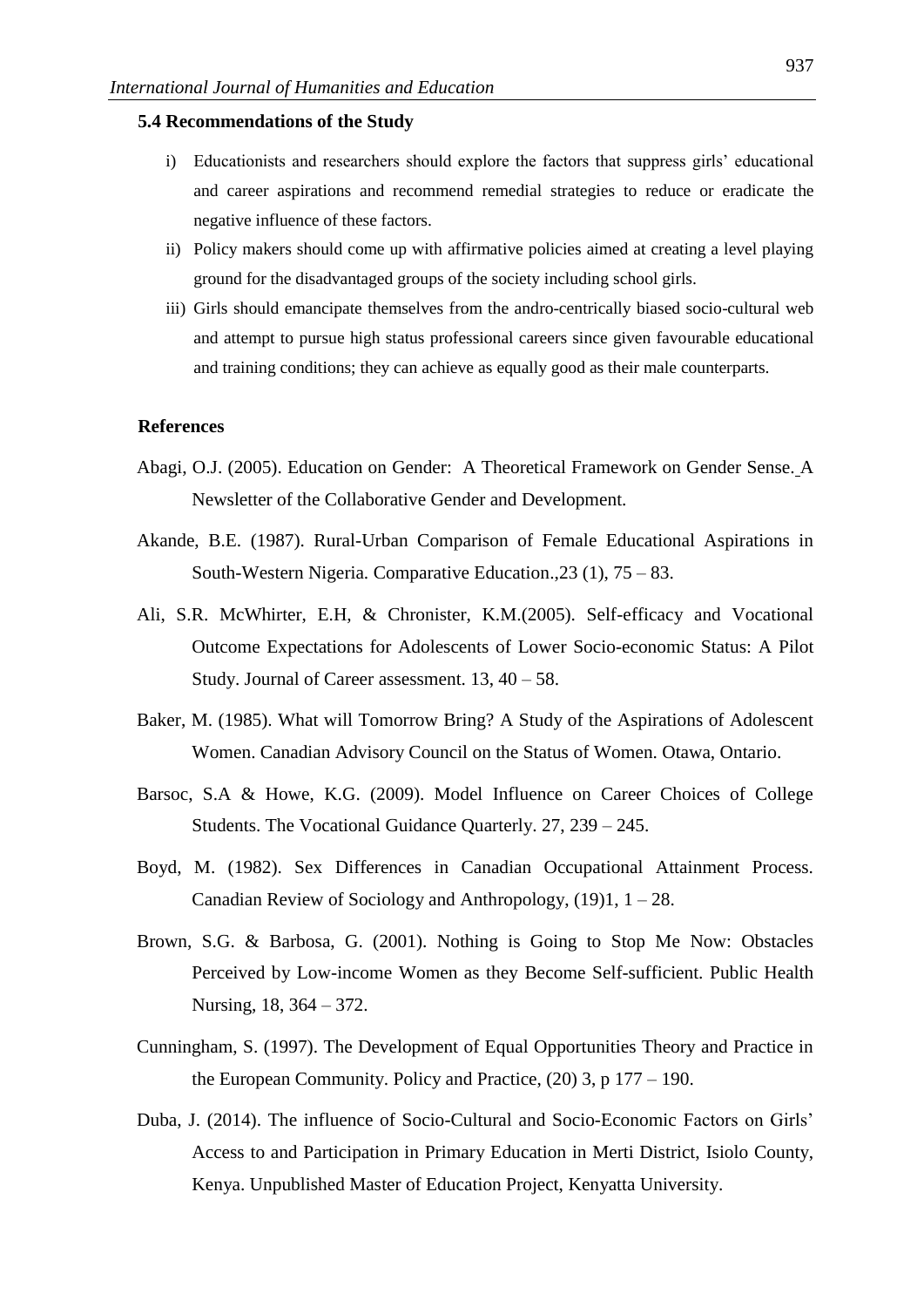- Dyler, M. (2008). The Effects of Gender on Occupational Aspirations of Primary School Children in Cross River State. The African Symposium. 4(2), 26 – 31.
- Gachukia, E.W. (1994). Key Note Address. A Paper Presented for National Symposium on Education of Girls in March  $(21<sup>st</sup> – 24<sup>th</sup>)$  in Machakos, Kenya.
- Gay, L.R. (1992). Educational Research: Competencies for Analysis and Application. New york: McMillan Publishing Company.
- Gay, L.R, Mills, G.E. & Airasian P.W. (2009). Educational Research: Competencies for Analysis and Application. New Jersey: Kelvin M. Davis.
- Glaze, A. (1979). Factors Which Influence Career Choices and Future Orientations of Females. Unpublished Manuscript; The Ontario Institute of Studies in Education.

[https://editorialexpress.com/cgi-bin/conference/download.cgi?db..name...paper.](https://editorialexpress.com/cgi-bin/conference/download.cgi?db..name...paper)..

[http://www.businessdailyafrica.com/corporate..women...formal.jobs../index.html.](http://www.businessdailyafrica.com/corporate..women...formal.jobs../index.html)

- Hoffman, JJ, Hofaker, C. & Goldsmith, E.B.(1992). How Closeness Affects Parental Influence on Business College Students' Career Choices. Journal of Career Development, 19 (1), 179 – 193.
- Idowu, A.I. & Dere, A.O.(1983). Socio-Economic Status and Occupational Aspirations of High School Seniors in Nigeria. Journal of Employment Counselling, 20 (4), 186 – 192.
- Juma, M.N.(1994). Determinants of Female Participation in Primary School. A Study of Kwale and Taita Taveta Districts. Unpublished Doctor of Philosophy Thesis, Kenyatta University.
- Karunanayake, D. & Nauta, M.W. (2004). The Relationship Between Race and Students' Identified Career Role Models and Perceived Role Model Influence. The Career Development Quarterly, 52, 225 – 234.
- Kendall, E.L & Miller, L.E (1983). Attitude Towards School preparation of Traditional and Non-Traditional Vocational Education Completers. Journal of Vocational Education Research,  $83$ ,  $33 - 45$ .
- Kibera, L.W. (1995). Gender Equity and Education: The Situation in Kenya. The Kenya Adult Education.  $2(1)$ ,  $4 - 13$ .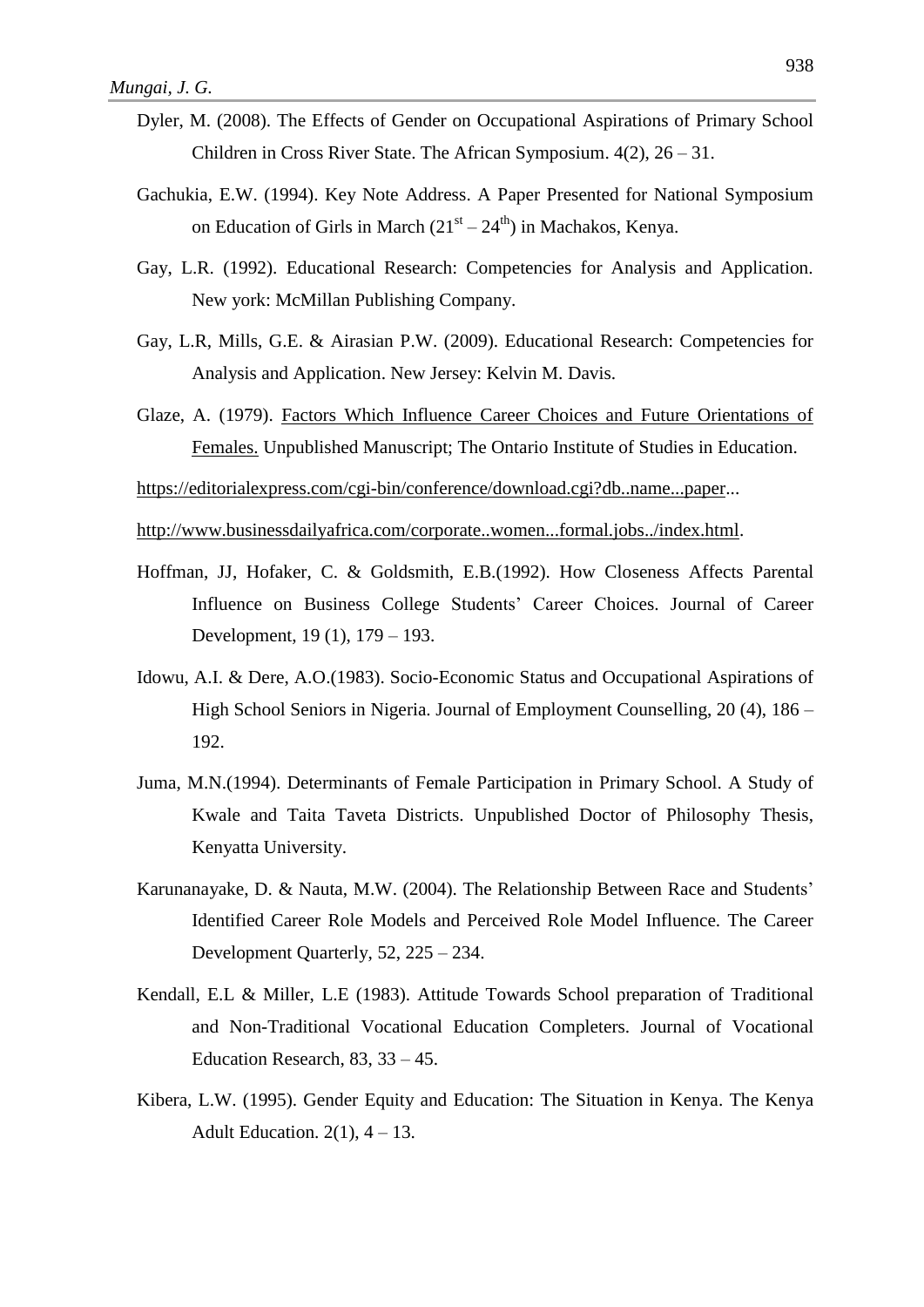- Machyo, C.N. (1995). Social and Cultural forces in Educational Plans and Career Aspirations for Young Girls in Kenya. Unpublished Master of Art Thesis, University of Brunswick.
- Marini, M.M & Greenberger, E (1978). Sex differences in Occupational Aspirations and Expectations. Sociology of Work and Occupations, 5, 147 – 178.
- Maxwell, M.P & Maxwell, J.O (1995). Women, Religion and Achievement Aspirations: A Study of Private School Females. In R.M. Pike and E. zeik (eds). Socialization and Values in Canadian Society (Vol 2.) Toronto: Carlton Library, Mclleland and Stewart Ltd.
- Mbugua, E.D.W. (2016). Challenges Facing Female Principals in Secondary Schools Administration in Githunguri, Kiambu County, Kenya. Unpublished Master of Education Project, Kenyatta University.
- Mendez L.M.R. & Crawford, K.M.(2002). Gender-role Stereotyping and Career Aspirations: A Comparison of Gifted Early Adolescent Boys and Girls. The Journal of Secondary Gifted Education, VIII(3), 96-107.
- Mugenda, O. & Mugenda, A. (1999). Research Methods: Quantitative and Qualitative Approaches. Nairobi: Africa Center of Technology Studies (ACTS) Press.
- Mung'ara, E. (2012). Factors Affecting Career Aspirations of Girls; Emerging Issues and Challenges: A Case of Thika West District, Kiambu County. Unpublished Master of Education Project, Kenyatta University.
- Mwaa, M.A.(2016). Parental Factors Influencing Career Choices among High School Students in Nairobi County. Unpublished Postgraduate Diploma in Education Project, University of Nairobi.
- Nyanchoka, J.C. (2013). Factors that Influence Participation of Women in Formal Businesses in Kenya: A Case of Kimilili-Bungoma District. Unpublished Master of Arts Project, University of Nairobi.
- Obura, P.A. (1994). Learning the Gender Bias Early: Primary School Text Books. Ceres, FAO Review, 19(3), 65 – 80.
- Ochieng A.G.M. (2015). Factors Influencing Retention Rate of Girls in Secondary Schools in Ndhiwa Sub-county, Homa-bay County, Kenya. Unpublished Master of Education Project, Kenyatta University.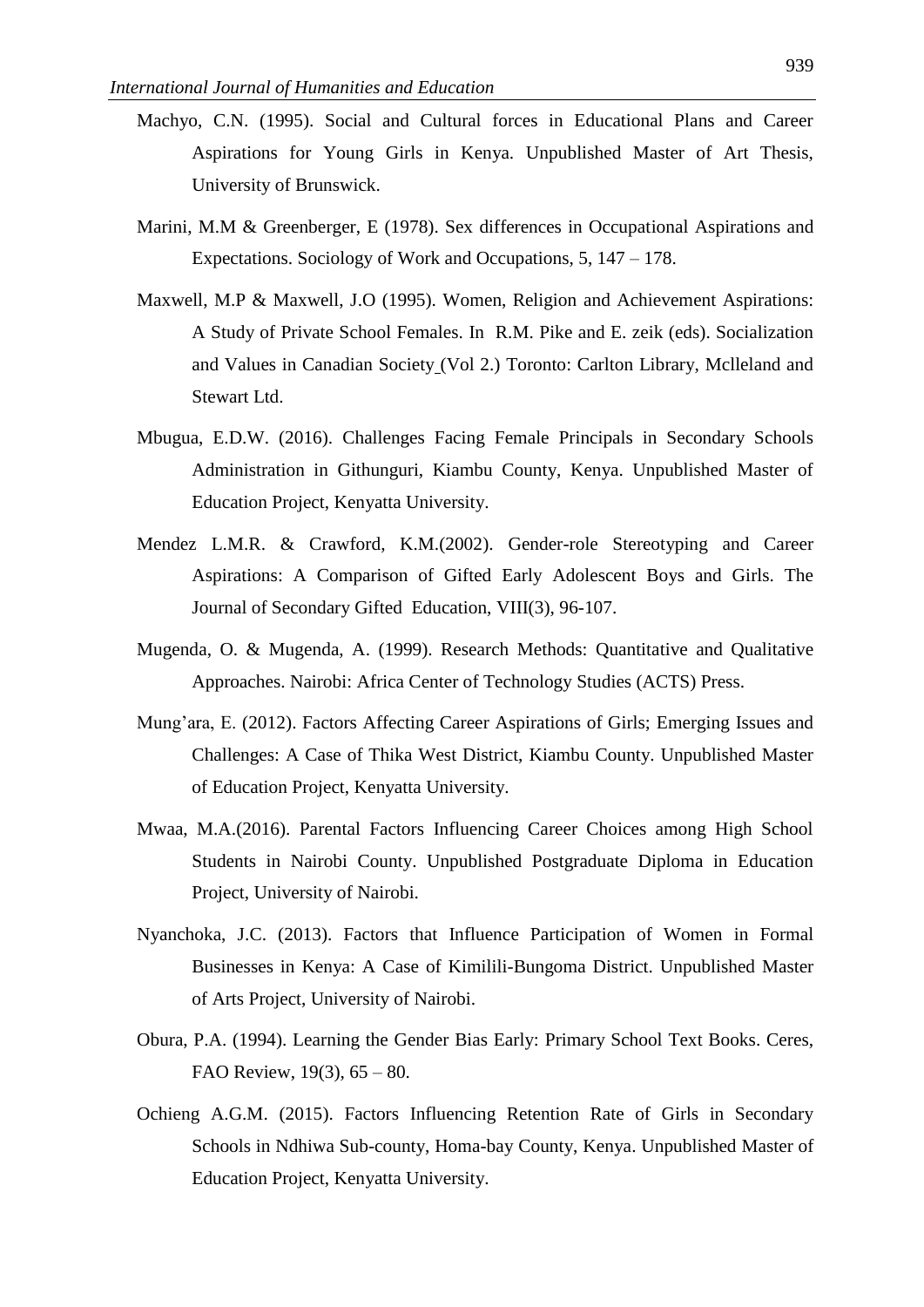- Odell, K.S. (1986). Education and Occupational Aspirations and Expectations of Rural Ohio-Tenth and Twelfth Grade Students. Unpublished Doctoral Dissertation, Ohio State University, Columbus, O.H.
- Ramaci, et al (2017). Gender Stereotypes in Educational Choices: A cross-Sectional Study on a Group of Italian Adolescents. Psychology Research and Behaviour Management. 10, 109-117.
- Republic of Kenya (2005). A Policy Framework for Education, Training and Research: Meeting the Challenges of Education, Training and Research in Kenya in the 21<sup>st</sup> Century. (Sessional Paper No.2005). Nairobi: Government Printers.
- Republic of Kenya (2007). Kenya Vision 2030 (popular version). Nairobi :Government Printers.
- Republic of Kenya (2010). The Kenya Constitution 2010. Nairobi: Government Printers.
- Saltiel, J. (1982). Sex Differences in Occupational Significant Others and their Role Relationships to Students. Rural Sociology, 47, 129 – 146.
- Santis, A.M. (2006) The Influence of Role Models on Women's Career Choices. Research Gate; Dol: 10-1002/j.2161.0045.2006.tb00195.x.
- Smith, W. & Erb, T.W.(2006). Effect of Women Science Career Role Models on Early Adolescents' Attitudes towards Scientists and Women in Science. Journal of Research in Science Training, 8, 667 – 676.
- Smock, A.C. (1982). Women's Education in Developing Countries: Opportunities and Outcomes. New York: Praeger.
- Stevens, G. & Boyd, M (1980). Labour Force Participation and Intergrational Mobility of Women. Social Forces, 59, 186 – 189.
- Taban, L. (2010). The Rate of Transition of Girls from Primary Level to Secondary Level and Beyond. Unpublished Document, University of Dar es Salaam.
- Tawanda, R. & Gordon, E (2004). Comprehensive Review of Gender Issues in Education Sector. A Report for UNICEF/MOSESC, 49(1), 38 - 40. Third Publishing Company.